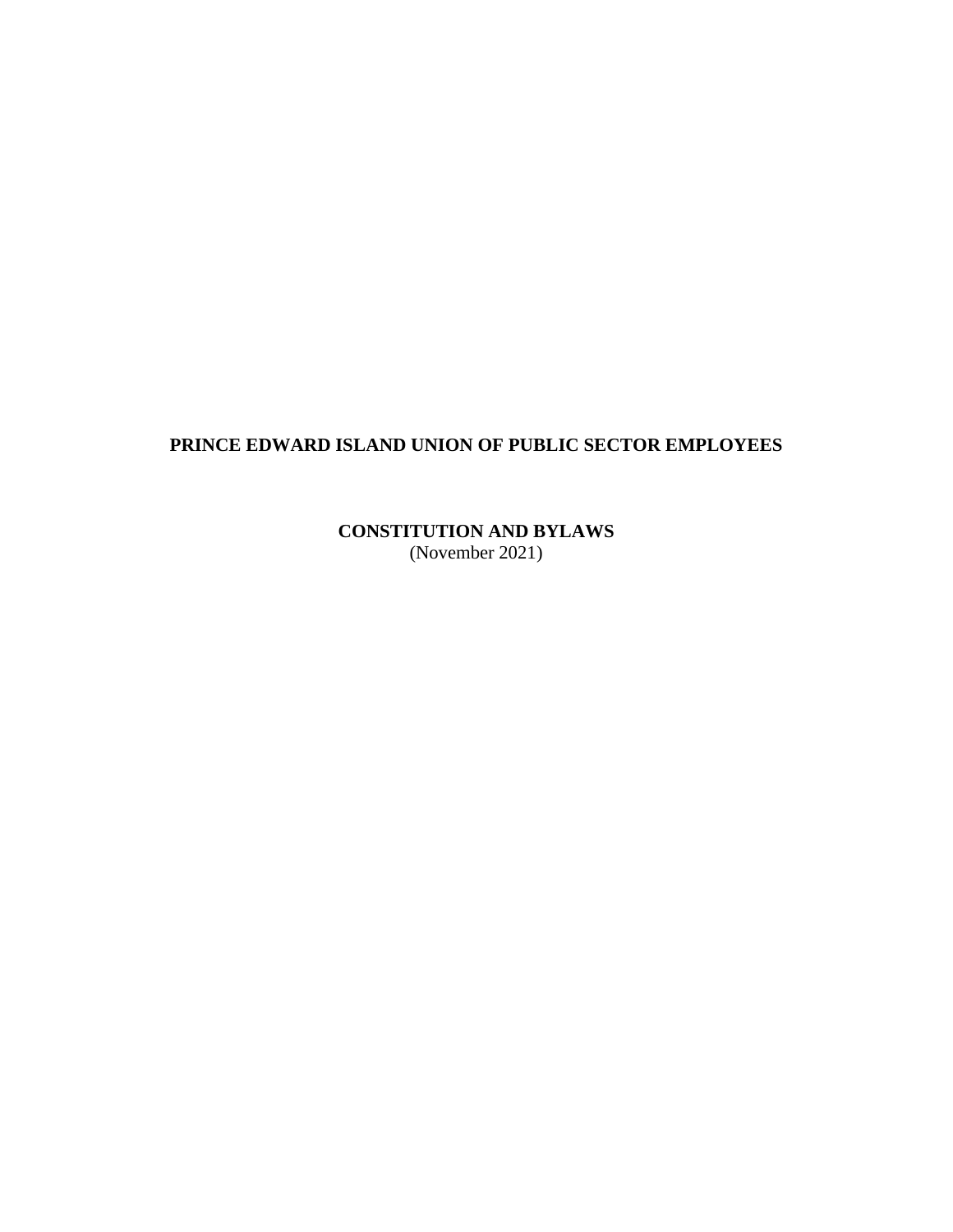### **TABLE OF CONTENTS**

**Preface** Definitions, Interpretations and Abbreviations

**Preamble**

# **CONSTITUTION**

- **Article 1** Name
- **Article 2** Headquarters
- **Article 3** Jurisdiction
- **Article 4** Purposes and Functions
- **Article 5** Governing Authority
	- 5.1 Convention
	- 5.2 Board of Directors
	- 5.3 Executive
	- 5.4 Oath of Office
- **Article 6** Membership Rights
- **Article 7** Membership Dues
	- 7.1 Active Membership Dues
	- 7.2 Membership Dues for Retired Members
- **Article 8** Membership Cards and Withdrawal of Membership
- **Article 9** Discipline
- **Article 10** Organization
- **Article 11** Locals
- 11.1 Local Executives
- 11.2 Directors and Assistant Directors
- 11.3 Stewards and Chief Stewards
- 11.4 Secretary
- 11.5 Administration of Locals
- 11.6 Election of Local Executive
- 11.7 Replacement of Local Executive
- **Article 12** Stewards Council
- **Article 13** Convention
	- 13.1 Annual Convention
	- 13.2 Notice of Business
	- 13.3 Voting Delegates
	- 13.4 Quorum
		- 13.5 Convention Chairperson
- **Article 14** Board of Directors
- **Article 15** Board Committees
- **Article 16** Executive Officers
- **Article 17** Duties of Executive Officers
	- 17.1 President
	- 17.2 Vice-Presidents
	- 17.3 Secretary-Treasurer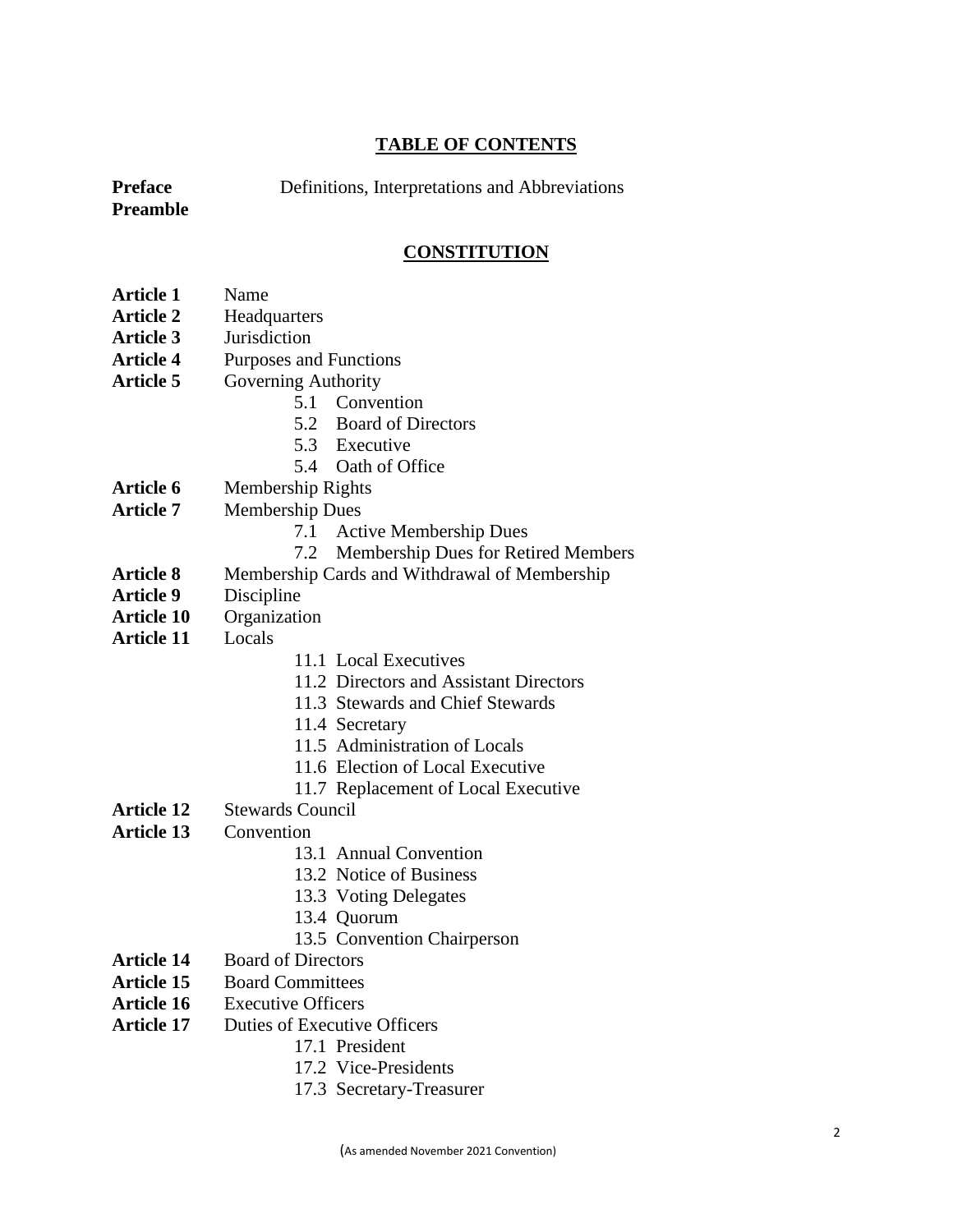**Article 18** Members of the Board of Directors Seeking Federal or Provincial Office

### **Article 19** Union Funds

- 19.1 Financial Deposits
- 19.2 Securities
- 19.3 Annual Audit
- 19.4 Fiscal Year
- 19.5 Signing Officers
- 19.6 Special Funds
- **Article 20** Amendments to Constitution and Bylaws
	- 20.1 Constitutional Amendments
	- 20.2 Bylaws Amendments
- **Article 21** Companies Act Requirements

### **BYLAWS**

### **Preamble**

- **Article 22** Membership
	- 22.1 New Members Organizing
	- 22.2 Ratification of New Groups
	- 22.3 Retired Members
	- 22.4 Associate Members
	- 22.5 Life Members
	- 22.6 Affiliated Members
- **Article 23** Standing Committees
- **Article 24** Convention Procedures
	- 24.1 Credentials
	- 24.2 Rules of Order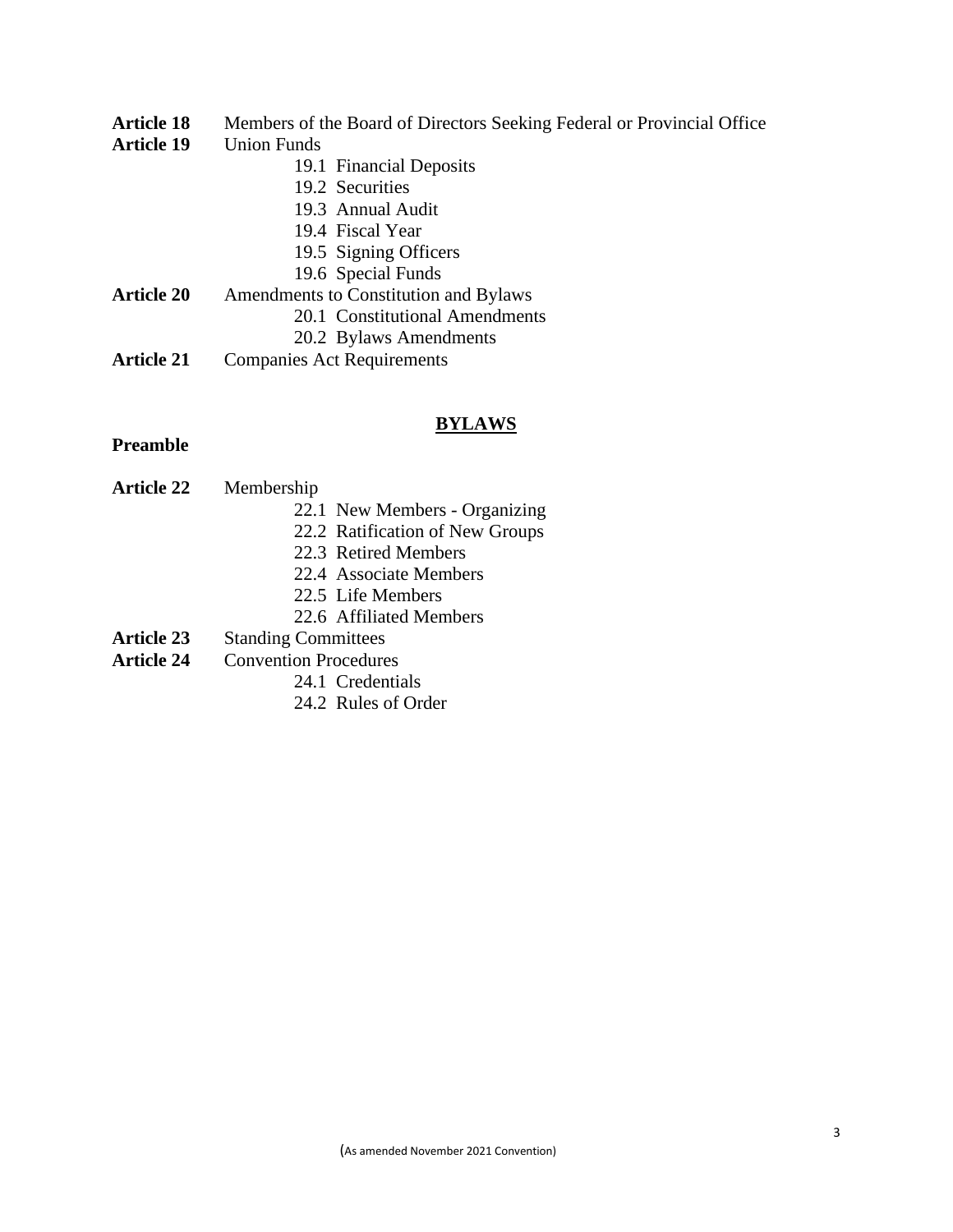## **PRINCE EDWARD ISLAND UNION OF PUBLIC SECTOR EMPLOYEES**

## **CONSTITUTION AND BYLAWS**

## **Preface**

### **Definitions, Interpretations and Abbreviations**

- 1. Feminine pronouns shall also be taken to stand for masculine pronouns, and vice versa, in the interpretation of this constitution and bylaws.
- 2. "President" means the elected President of the union and not of any subsidiary body in the union.
- 3. "Board" means the Board of Directors.
- 4. Majority rule will apply in the interpretation of these bylaws unless otherwise specified.
- 5. "Plurality" A number of votes cast for a candidate in a contest of more than two candidates that is greater than the number cast for any other candidate but is not more than half of the total votes cast.
- 6. "Day" shall mean a calendar day. In the computation of time, where there is a reference to time expressed as days or as "at least" or "not less than" a number of days, the first day shall be excluded and the last day included. In the calculation of deadlines, where the time for doing an act expires on a statutory holiday or weekend day, the act shall be done before the end of business on the day immediately preceding (where computing backwards) or on the next day immediately following (where computing forwards) that is not a statutory holiday or weekend day.
- 7. Member in Good Standing A member in good standing is any person who is employed by an employer that qualifies under Article 4.1(b) of the constitution and who pays membership dues to the union except for any members excluded from paying dues under any current collective agreement of the union. An applicant for membership in the union may be deemed to be a member in good standing on the date on which his or her application card is received by the union staff member responsible for membership records and accepted by the secretary treasurer or authorized designate.

Continuing membership in good standing in the union, with all the rights and privileges that this entails, may be granted to a member who is on approved leave of absence without pay, or who is laid off and has a right to return to work pursuant to existing legislation. Such a member shall retain a membership in good standing in the union provided that the member makes appropriate prior arrangements for the payment of dues as outlined in Article 7.1.3.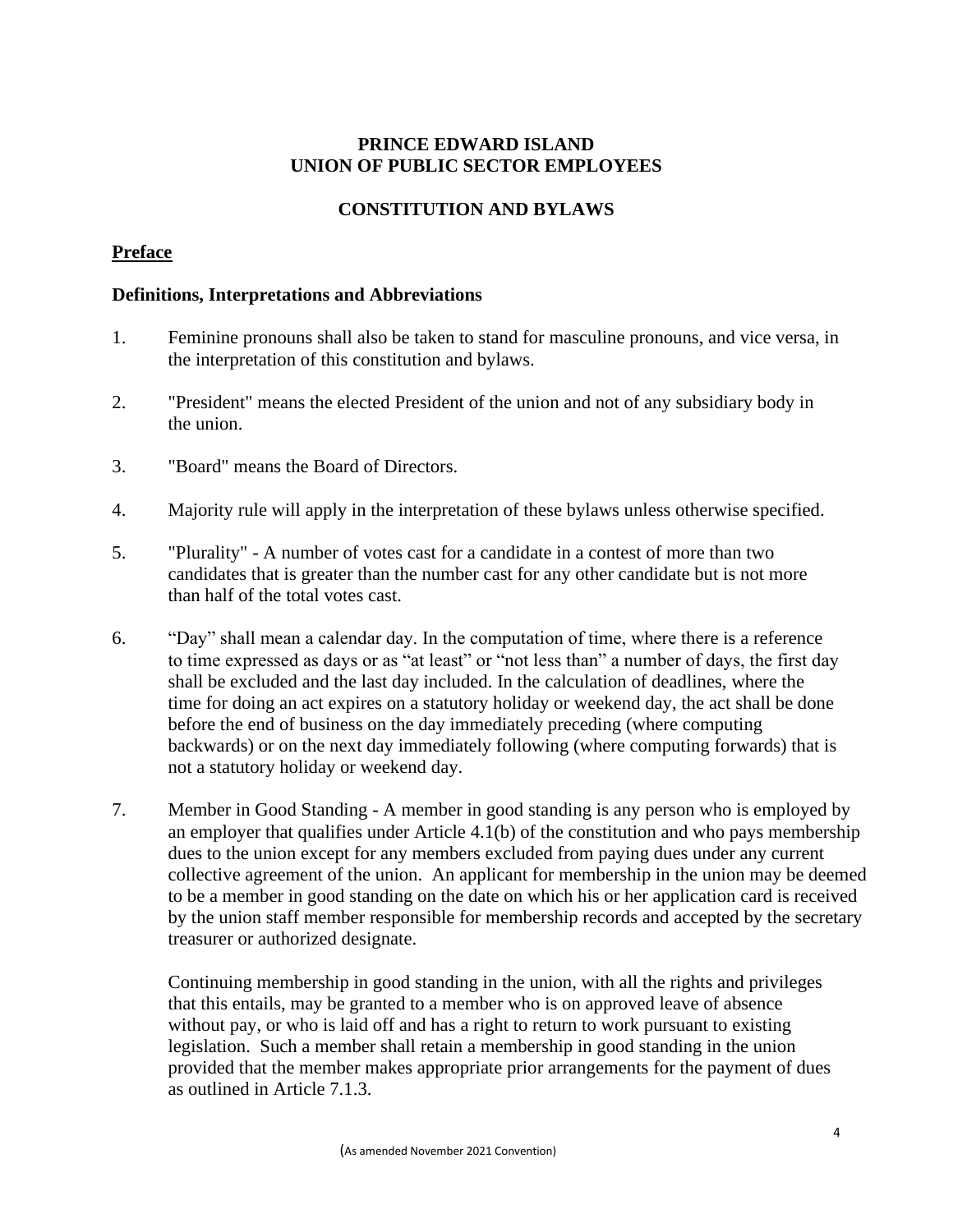- 8. A member who is no longer in good standing as a result of discipline shall be excluded from the membership rights described in Article 6, Sections 6.2, 6.3, 6.4 and 6.5.
- 9. "In writing" includes all written forms of writing, as well as electronic methods that can be printed.

### **Preamble**

The Prince Edward Island Union of Public Sector Employees is incorporated under Part II of the Companies Act of the Province of Prince Edward Island (R.S.P.E.I. 1974, Cap. C-15) by letters patent dated 11 May 1961, as amended by supplementary letters patent dated 15 September 1971, as further amended by supplementary letters patent dated 21 February 1989.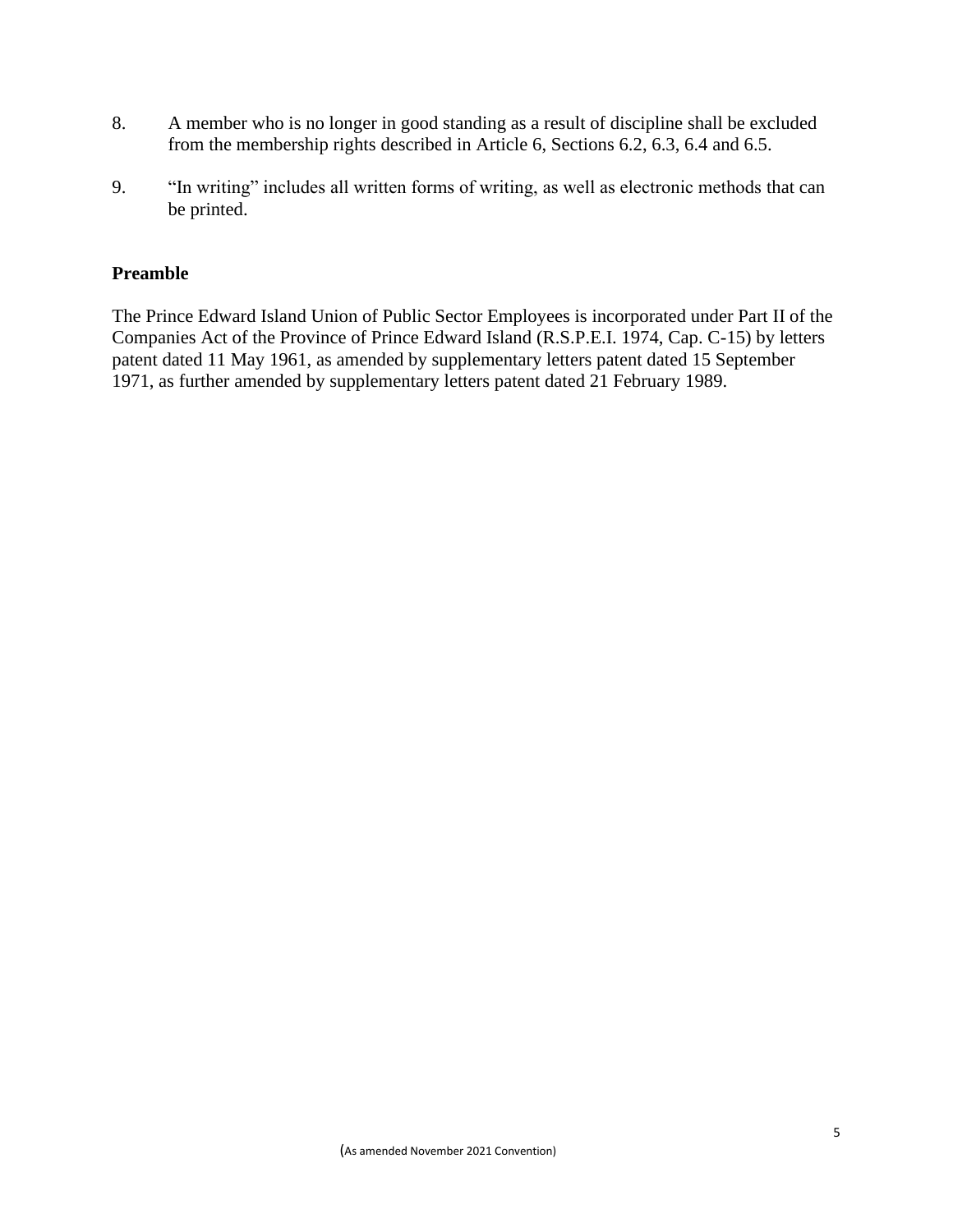## **CONSTITUTION**

### **Article 1: Name**

The Organization shall be known as the Prince Edward Island Union of Public Sector Employees (hereinafter referred to as "the Union").

### **Article 2: Headquarters**

The headquarters of the union shall be located in Prince Edward Island.

### **Article 3: Jurisdiction**

The union shall have and possess exclusive jurisdiction over all the affairs of the union and may enact bylaws, rules and regulations for its own management and control of all members.

### **Article 4: Purposes and Functions**

- 4.1 (a) To organize and unite all employees in the Province of Prince Edward Island, both in the public and private sector, in a democratic organization capable of acting on their behalf.
	- (b) To act as a representative of the employees of (i) the government of the province of Prince Edward Island and any of its boards, agencies or commissions; (ii) any employer which is recognized, or which may be recognized as an employer under the applicable labour legislation.
	- (c) To obtain through the collective bargaining process the best possible standards of compensation, health and safety and other conditions of employment and to protect the rights and interests of all members in all matters connected with the employer/employee relationships.
- 4.2 To provide a medium for united action on any issue of concern between employers and employees.
- 4.3 To function as a democratic, non-sectarian organization, free of discrimination on the basis of race, colour, sex, creed, marital status, national origin, sexual orientation, age, physical or mental handicap or political belief.
- 4.4 To act as the representative of the members for the purpose of discussing with the employing authority or its duly authorized representatives the general welfare of the employees and the conditions of their employment.
- 4.5 To cooperate with the employers in establishing and maintaining the highest degree of efficiency and service to the public, free from political and personal patronage, and to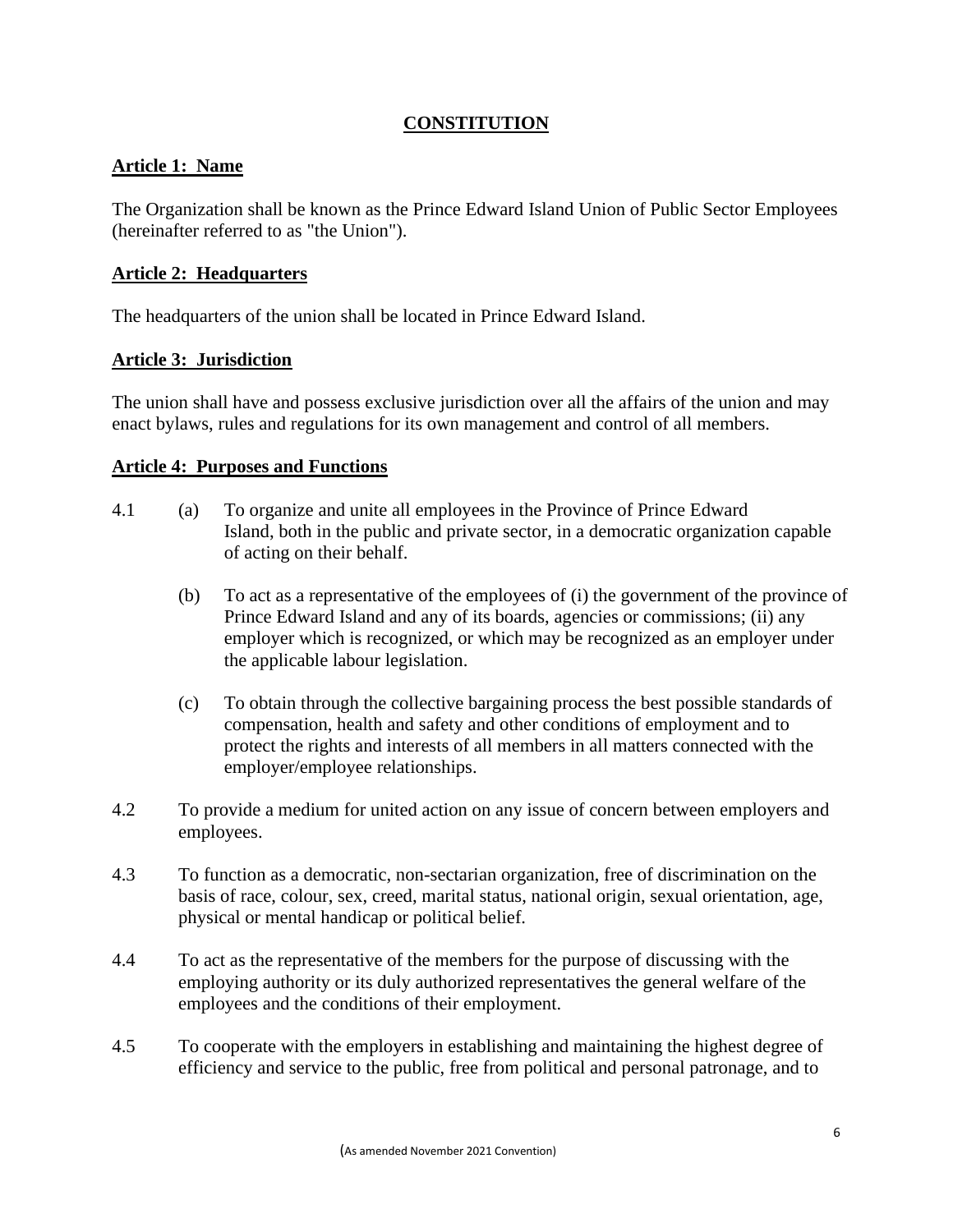promote justice and equality, and to encourage harmony between the employers and the employees.

- 4.6 To function as an independent and completely autonomous body being subject to the will and decision of its membership.
- 4.7 To encourage the development of educational, social, recreational and cultural programs.
- 4.8 To purchase, take on, lease, exchange, hire or otherwise acquire and to hold, own, sell, convey, mortgage and deal in any real or personal property or any rights or privileges which the union may deem necessary or convenient with reference to any of the purposes aforesaid and capable of being profitably dealt with in connection with any of the union's property or rights.
- 4.9 To administer and account for all funds and properties coming into being as a result of the activities of the union, and to invest any monies of the union not immediately required for any of its purposes in such manner as may be determined from time to time by the Board of Directors of the union.

### **Article 5: Governing Authority**

#### 5.1 **Convention**

The governing body of the union shall be the Board of Directors and the duly elected delegates from the membership meeting in convention. The convention shall be the legitimate source of all authority in the union, and the union's final court of appeal subject to the procedure outlined in Article 9, Section 2, regarding suspension or termination of membership rights.

### 5.2 **Board of Directors**

When the union is not meeting in convention, the Board of Directors elected as prescribed in Article 11 shall be the governing body of the union.

### 5.3 **Executive**

The five (5) elected executive officers elected as prescribed in Article 16 constitute the executive and are also members of the Board of Directors. The executive are authorized to carry on the day to day administration of the union between meetings of the Board of Directors.

### 5.4 **Oath of Office**

Each member elected to serve on the executive of a local or on the union's Board of Directors (including the executive officers) shall be required to sign the following oath of office: "I, ......., do hereby sincerely pledge my word to the P.E.I. Union of Public Sector Employees that I will truly and faithfully perform the duties of my office in accordance with the constitution and bylaws of the union."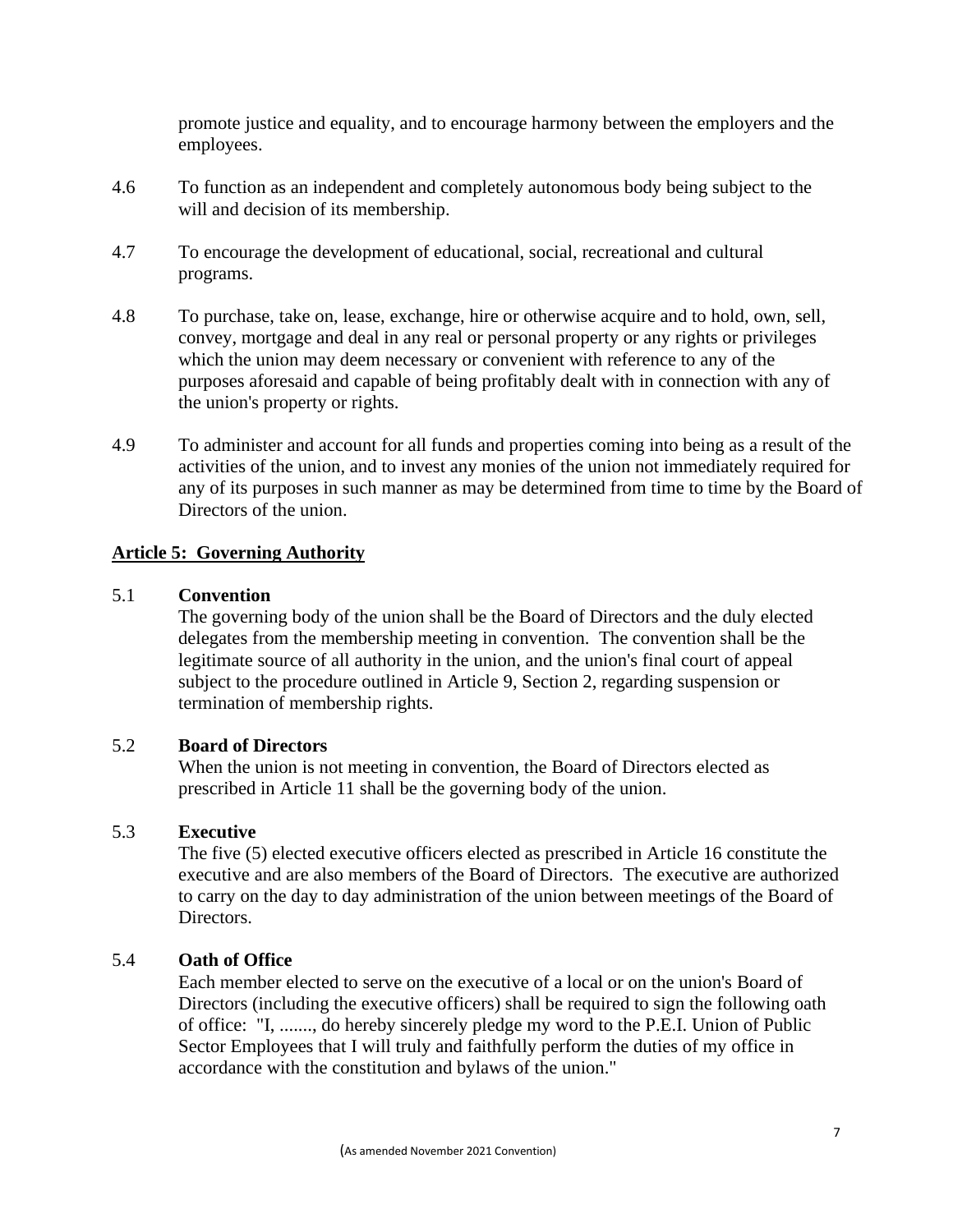### **Article 6: Membership Rights**

Every member in good standing is entitled:

- 6.1 To be represented by the union as provided by existing legislation or authorized by union policies and procedures.
- 6.2 Subject to any qualifications stipulated in this constitution and bylaws, to be nominated for and hold office in the union.
- 6.3 To participate in the union's business at the Local level, participate in the election of delegates to conventions, and participate in the election of President (Article 16.6).
- 6.4 To make a formal presentation to the Board of Directors provided the member presents a written copy of the presentation to the board not less than ten (10) calendar days before the date of the regularly scheduled board meeting at which the presentation is to be made. Such notice may be waived by majority vote of the board.
- 6.5 To attend any meeting of the board notwithstanding that, except as permitted in Article 6.4, a member may not have a voice or vote at such a meeting. However, the board may meet in camera at its discretion.
- 6.6 To receive a copy of the constitution and bylaws of the union and to be advised of amendments to it and to receive an up-to-date copy whenever the constitution and bylaws are compiled and reprinted. The union shall also post all revisions to the constitution and bylaws to its website.
- 6.7 To vote on the ratification of collective agreements affecting the member.

### **Article 7: Membership Dues**

- 7.1 Membership Dues for members in good standing
- 7.1.1 The Board of Directors shall set or designate the scale of the annual membership dues for members in good standing, provided the amount of such membership dues scale shall be ratified by a majority vote of the voting delegates present and voting at an annual or a special convention of the union.
- 7.1.2 These membership dues shall be payable by payroll deductions.
- 7.1.3 Notwithstanding the foregoing, members in good standing who are absent from their place of work due to injury, disability or other similar leave may qualify for full or partial waiver of the payment of dues as to be determined by the Board of Directors.
- 7.2 Membership Dues for Retired Members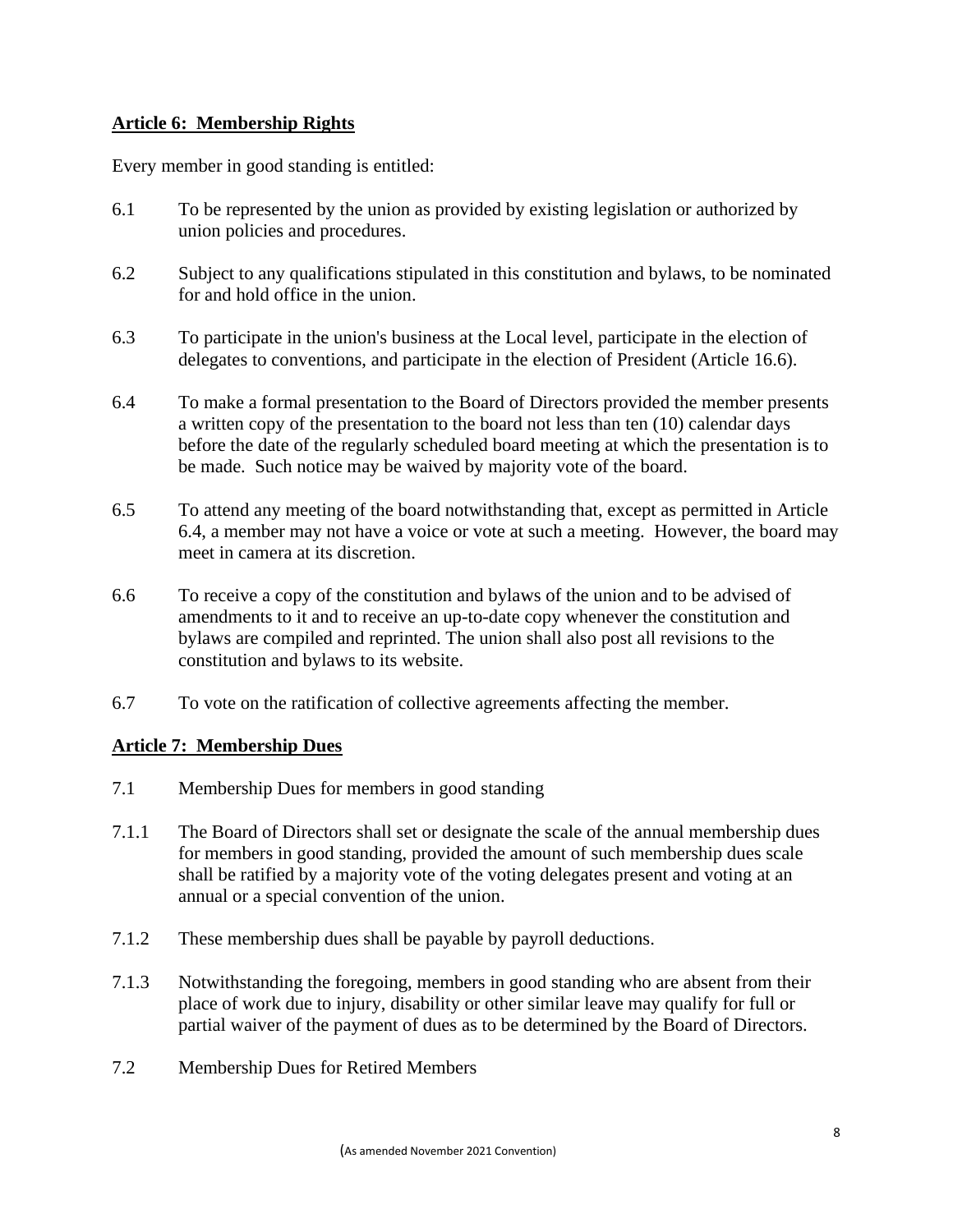The annual membership fee to be a retired member (Article 22.3) shall be one (1) dollar per month payable by July 31 of each fiscal year (Article 19.4). Retired members may remain on the union's mailing list for whatever publications they wish to receive.

### **Article 8: Membership Cards and Withdrawal of Membership**

- 8.1 Membership cards shall be issued to members in good standing within thirty (30) days after approval of an application for membership.
- 8.2 A member may, at any time, revoke his or her membership in the union by so stating in writing to the secretary-treasurer of the union.

### **Article 9: Discipline**

- 9.1 The Board of Directors shall have the right to deny, suspend, terminate or reinstate the membership of any member of the union who does any of the following:
	- (a) fails to comply with the constitution and bylaws of the union, or any instruction issued by or under the authority of the Board of Directors;
	- (b) fails to account properly for receipts, disbursements, goods or equipment;
	- (c) disrupts any union meeting to the extent that business cannot be carried on;
	- (d) promotes or solicits the withdrawal of members from the union without just cause;
	- (e) publishes or circulates among the membership false reports or misrepresentations about the union or any of its members.
	- (f) is found to have been involved in bullying and/or harassing behavior in the course of any union or union related activity.
- 9.2 Any member who is subject to a recommendation for disciplinary action shall have the right to appeal in person, by counsel, or both, firstly to the Board of Directors and secondly to the annual convention. Notification of the intent to appeal, with reasons, shall be made in writing to the secretary-treasurer within ten (10) days of the member being informed in writing of proposed or confirmed disciplinary action being taken by the Board of Directors. Should the board uphold its disciplinary decision, the person then shall have the right to appeal to the annual convention and the final appeal shall be to the Canadian Labour Congress (CLC) ombudsman.
- 9.3 Any member who is found to have been engaged in bullying and/or harassing behaviour in the course of any union or union related activity, prior to seeking or continuing to hold any elected position of office within UPSE or taking part in any union activity will be required to undergo and successfully complete such training as is deemed necessary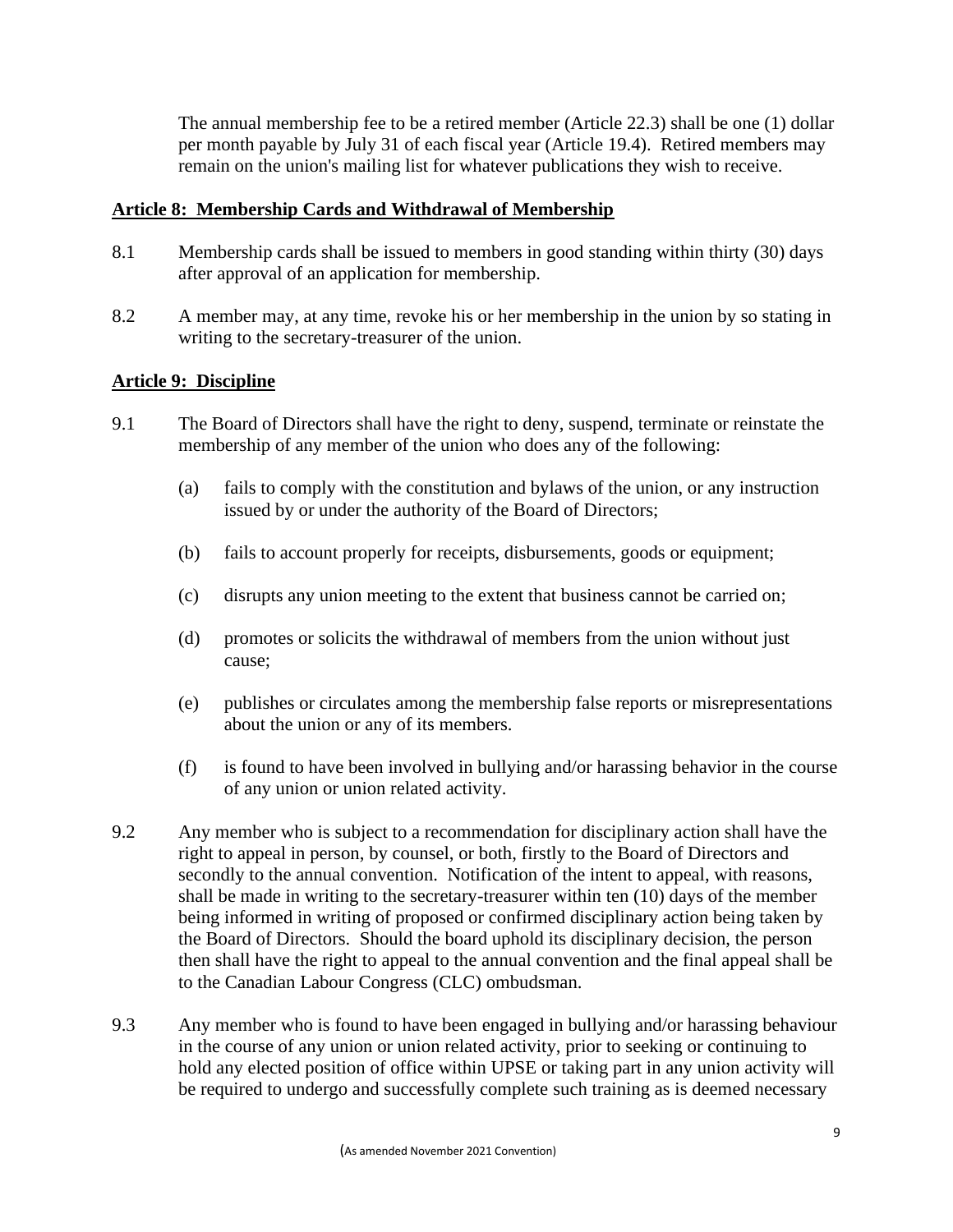by the Board of Directors, including but not limited to programs for Sensitivity, Anger Management and/or Conflict Resolution.

## **Article 10: Organization**

- 10.1 Using regional or provincial geographical alignments, the members of the union shall be grouped into locals based on the links produced by their membership in common bargaining units or bargaining categories or by their employment by a common employer or in similar employment fields or any combination of the preceding criteria. A local shall consist of not less than fifty (50) dues-paying members. However, any group of members, or any group of persons applying to become members, may, if approval is granted by the Board of Directors, maintain their common identity as a local even though the group is less than fifty (50) in number.
- 10.2 The grouping of members into locals shall be as set out by the Board of Directors and retained in the policy manual for future reference. The composition of these locals as set out may be realigned or altered at any time and from time to time by the Board of Directors after consultation with, and with the sanction of, the locals involved. Should there be failure to agree on changes in the composition of locals as proposed by the board, the matter may be referred for disposition to the annual convention by the Board of Directors or by one (1) of the locals involved.
- 10.3 Any change involving the dissolution, creation, re-alignment or amalgamation of any Local(s) that has the effect of changing the specific entitlement to delegates or directors shall take effect the day following the next convention. Affected Locals that will qualify for extra directors in a non-election year shall proceed with a by-election for the extra director(s) in keeping with the procedures set out in Article 11.6.3 and 11.6.4. The elected or acclaimed incumbents shall hold office until the next regularly scheduled biennial election for that Local. All members in good standing of the newly re-aligned, amalgamated or created Local shall have the right to vote.

# **Article 11: Locals**

## 11.1 **Local Executives**

- 11.1.1 Each local shall have an executive consisting of: one (1) or more directors, as elected in a secret ballot election as outlined in Article 11.6.3; an assistant director for each director, as elected at a local meeting as outlined in Article 11.6.6; one (1) or more stewards, as elected at a local meeting as outlined in Article 11.6.6 (one (1) of whom shall be the chief steward as selected under Article 11.3.4); and a secretary, as elected at a local meeting as outlined in Article 11.6.6.
- 11.1.2 The executive of a local shall be responsible for the administration of the local's business, with the director(s) serving as chief administrator(s) of the local. The members of a local executive shall strive at all times to work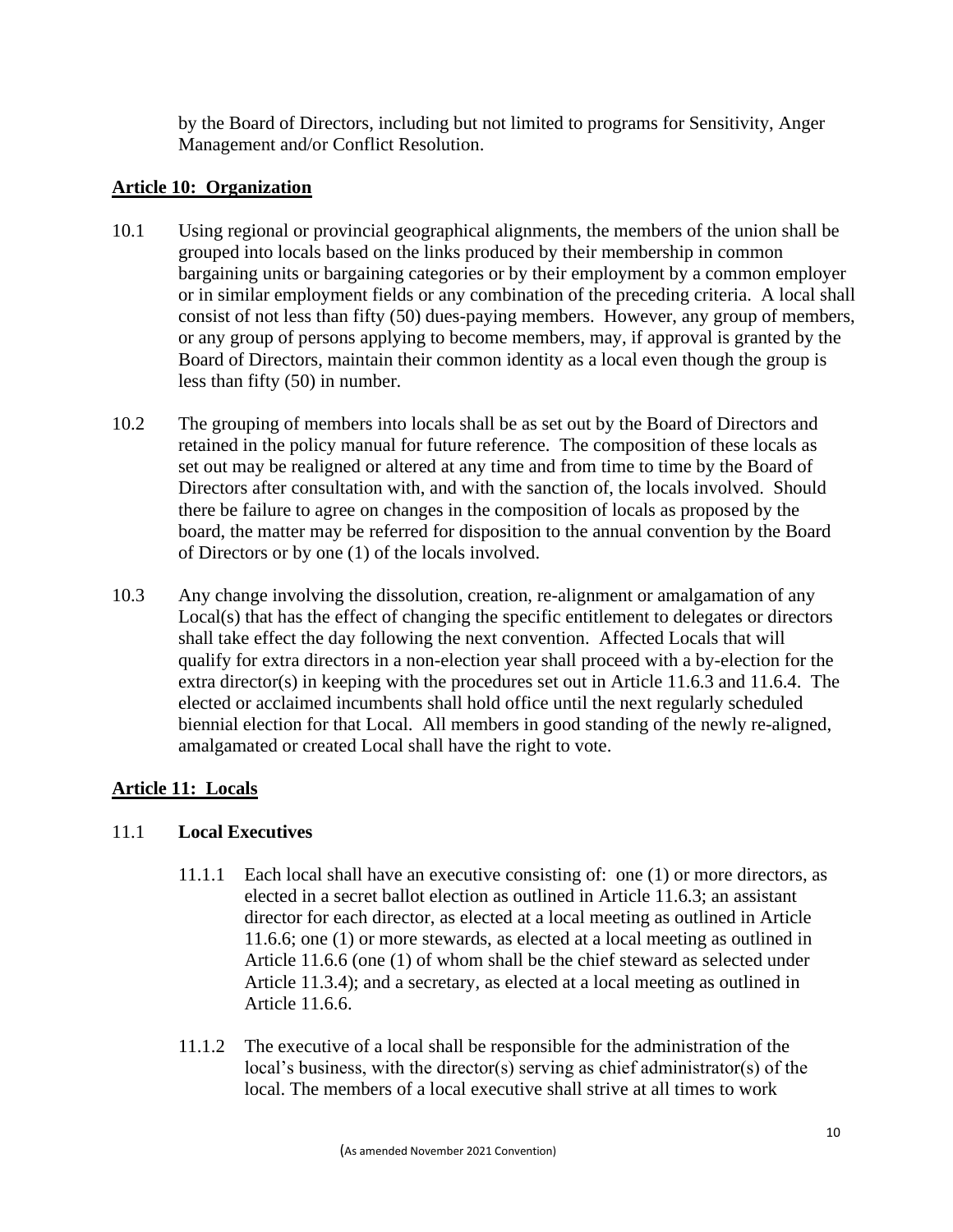together in a co-operative and consultative process and to encourage members of the local to do likewise.

## 11.2 **Directors and Assistant Directors**

- 11.2.1 (a) Each local shall be entitled to one (1) or more director(s) on the Board of Directors, based on the number of dues-paying members in the local, with the exception of the Retirees local who shall retain two  $(2)$  directors. One (1) director shall be elected as prescribed in Article 11.6.3 for each two hundred and fifty (250) dues-paying members or major fraction thereof. Director entitlement shall be based on the previous yearly average local membership count as of January 1 of each election year except in the case of creation, realignment or amalgamation of locals, where the number of dues-paying members shall be determined thirty (30) days prior to the close of nominations for director.
	- (b) Notwithstanding the above calculation for Director entitlement, no local shall have more than two (2) directors.
- 11.2.2 Directors shall take office at the first board meeting following the annual convention.
- 11.2.3 The assistant director for each director shall replace the director in the director's absence and, in conjunction with other members of the local's executive, perform all the duties of the absent director.

## 11.3 **Stewards and Chief Stewards**

- 11.3.1 The number of stewards in each local shall be as determined by the Board of Directors based on such factors as the number of members in good standing in each local, the variety of workplaces and/or occupations within each local's membership, the working conditions of each local's members and, if they exist, the requirements of any applicable collective agreements.
- 11.3.2 A local wishing to adjust the number of its stewards shall first provide notice of motion at a meeting of the Board of Directors outlining its intention to bring forth such a motion to the next meeting of the Board of Directors and describing the general detail of its future motion.

A motion to adjust the number of stewards in any local shall require a twothirds (⅔) majority vote by the members of the Board of Directors present and voting.

11.3.3 (i) Stewards shall and shall have duties as assigned by the board.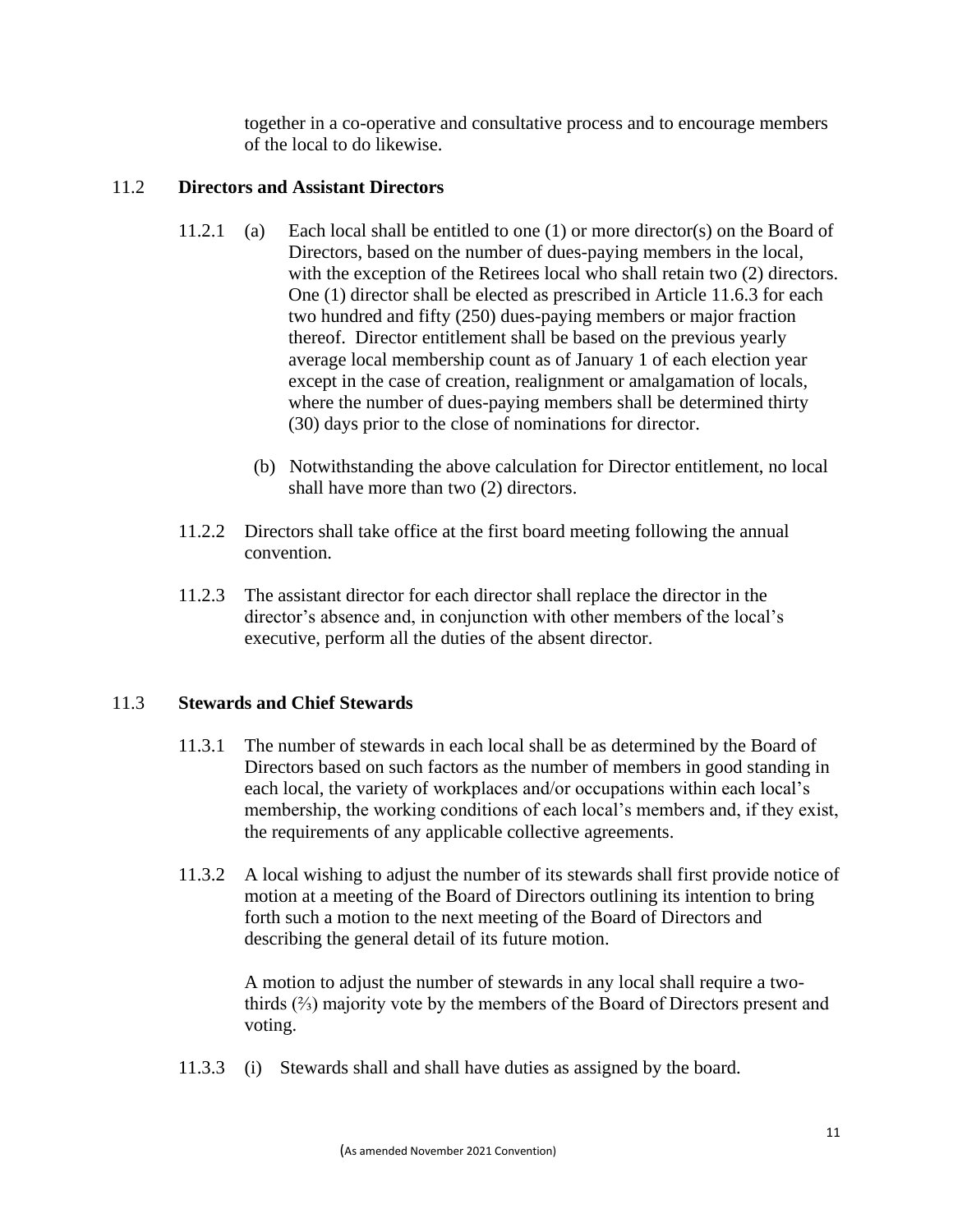- (ii) No steward shall represent members in the workplace until such time as he or she has received training as required by the union with approval from the Stewards Council.
- 11.3.4 (i) The chief steward for each local shall be elected by the members of the local's executive from among the local's stewards. This election process will be conducted within fifteen (15) days of the elections for the local's assistant director(s), steward(s) and secretary as described in Article 11.6.
	- (ii) To be eligible for nominations for Chief Steward, the steward of the applicable local shall:
		- (a) have completed the Welcome to UPSE, Steward Level I and Steward Level II or their equivalents with the Steward Councils approval,
		- (b) be a member in good standing for at least the past twelve (12) months, and
		- (c) be nominated by a member in good standing from the applicable local.
- 11.3.5 Chief stewards will have particular responsibility for the recruitment, maintenance, assistance and support of the local's stewards.
- 11.3.6 Chief stewards (or, in their absence, their designated alternates)
	- (i) shall serve as voting delegates to the annual convention as part of the local's voting delegate entitlement as described in Article 13.3.1.
	- (ii) shall represent their applicable local on the Stewards Council.

## 11.4 **Secretary**

11.4.1 The local's secretary shall keep the minutes of all meetings of the local and shall, on approval of the local executive, be responsible for all correspondence involving the local.

### 11.5 **Administration of Locals**

- 11.5.1 In the absence of the local's director(s), the other local members of the local executive may perform all the duties of the absent director.
- 11.5.2 Each local shall hold a minimum of four (4) local meetings in each calendar year, including at least the following: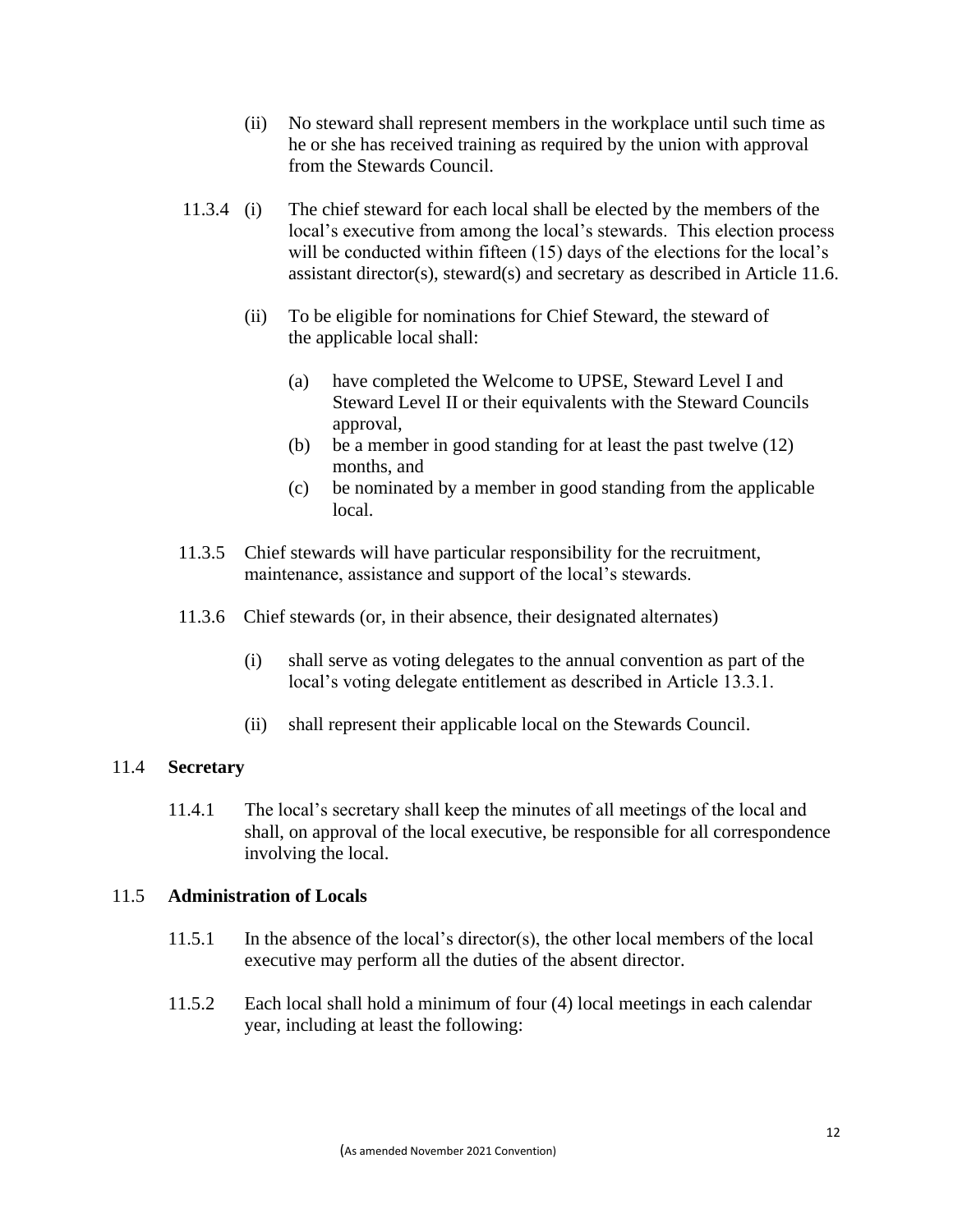- 1. A meeting to elect voting delegates and allow local members to present proposed convention resolutions for the consideration of, and possible adoption by, the local;
- 2. A meeting to review the material going before an annual or special convention and to allow local members to give direction to their delegates;
- 3. A meeting to review the results of the annual or special convention and to allow delegates to present a joint report as outlined in Article 13.3.8; and
- 4. The local's annual general membership meeting.
- 11.5.3 Failure to meet the requirements of Article 11.5.2 shall be considered as the director's resignation as a director and from the Board of Directors, unless such failure is due to illness or other reason acceptable to the board.
- 11.5.4 Copies of the minutes of all local meetings shall be filed with the secretary-treasurer of the union within thirty (30) days of the date on which the meeting is held. The responsibility for filing the minutes of local meetings rests with the local's secretary, working in consultation with the local's director(s) and other members of the local executive.

## 11.6 **Election of Local Executive**

- 11.6.1 The terms of office of members of a local executive will normally be two (2) years or until their successors are chosen as outlined in the applicable sections of this article.
- 11.6.2 The executives of even-numbered locals shall be elected in even-numbered years and the executives of odd-numbered locals shall be elected in oddnumbered years.
- 11.6.3 The director(s) for each local shall be elected on a plurality basis by the members of the local in secret ballot elections conducted under the supervision of the union's Membership Services Committee. Nominations for directors' positions must be received by union headquarters on or before August 1 of the applicable election year and the election of directors shall take place no later than August 31 of the applicable election year by mail-in ballot.
- 11.6.4 To be eligible for nomination as a director, a member of the applicable local must have been a member in good standing for at least the previous twelve (12) months, be nominated by a current member in good standing of the applicable Local and have completed the Welcome to UPSE or equivalent course.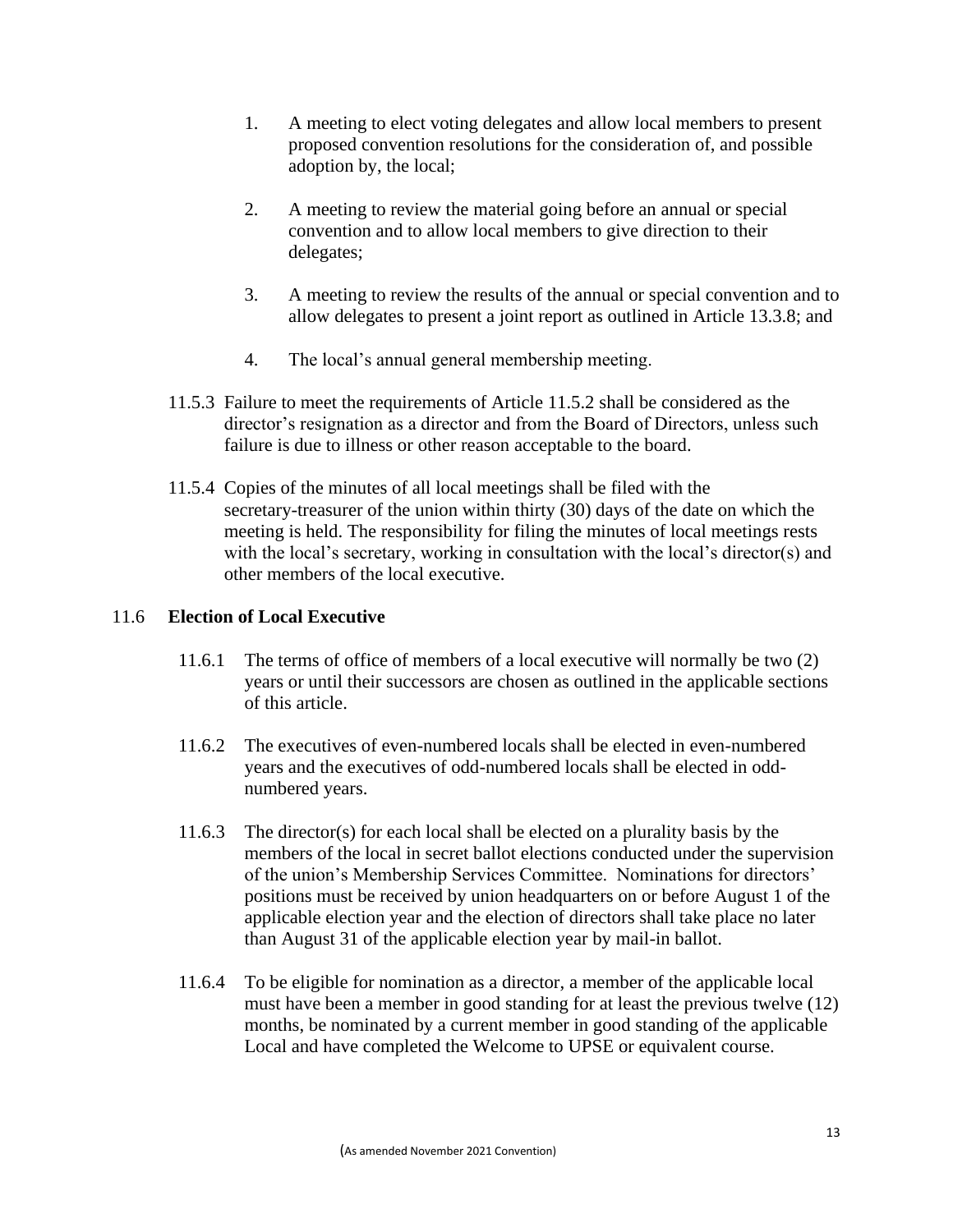- 11.6.5 (a) (i) In the event that a vacancy in a Local Director's position occurs within the first 18 months of the Director's term of office, the Membership Services Committee shall call for nominations from the local's members for a period of at least twenty-one (21) days. Notice requesting such nominations shall be posted or shall be mailed to the local's members.
	- (ii) Where more than one (1) nomination is received for a vacant position, an election shall be held and the deadline for return of ballots shall be twenty-one (21) days following the close of nominations.
	- (iii) The successful candidate shall replace the original director for the unexpired portion of the original term of office.
	- (b) Notwithstanding Articles 11.1.1 and 11.6.3, in the event that a vacancy in a Local Director's position occurs after the end of the first eighteen (18) months of the Director's term of office, the vacant position shall be filled in accordance with Article 11.6.7.
- 11.6.6 (i) The elections for assistant director(s), steward(s) and secretary for the applicable locals as outlined in Article 11.6.2 shall be held within sixty (60) days following the conclusion of the annual convention.
	- (ii) Each applicable local shall call a local meeting to allow members to participate in secret ballot elections for these positions. Such meetings shall be chaired by the local's director(s) and shall be preceded by the posting of notices containing the time, place and proposed agenda for such meeting in all workplaces in the local for a period of at least one (1) week prior to the meeting date.
	- (iii) To be eligible for nominations for the positions of assistant director, steward and secretary, a member must be:
		- (a) a member in good standing (as defined in preface 7)
		- (b) be nominated by a member in good standing of their applicable local, and
		- (c) accept the nomination either written to the executive of the local prior to the commencement of the local meeting or verbally at the meeting.
	- (iv) To be eligible for nominations for the position of steward, a member must be:
		- (a) a member in good standing (as defined in preface 7)
		- (b) be nominated by a member in good standing of their applicable local, and
		- (c) received training as approved by the Stewards Council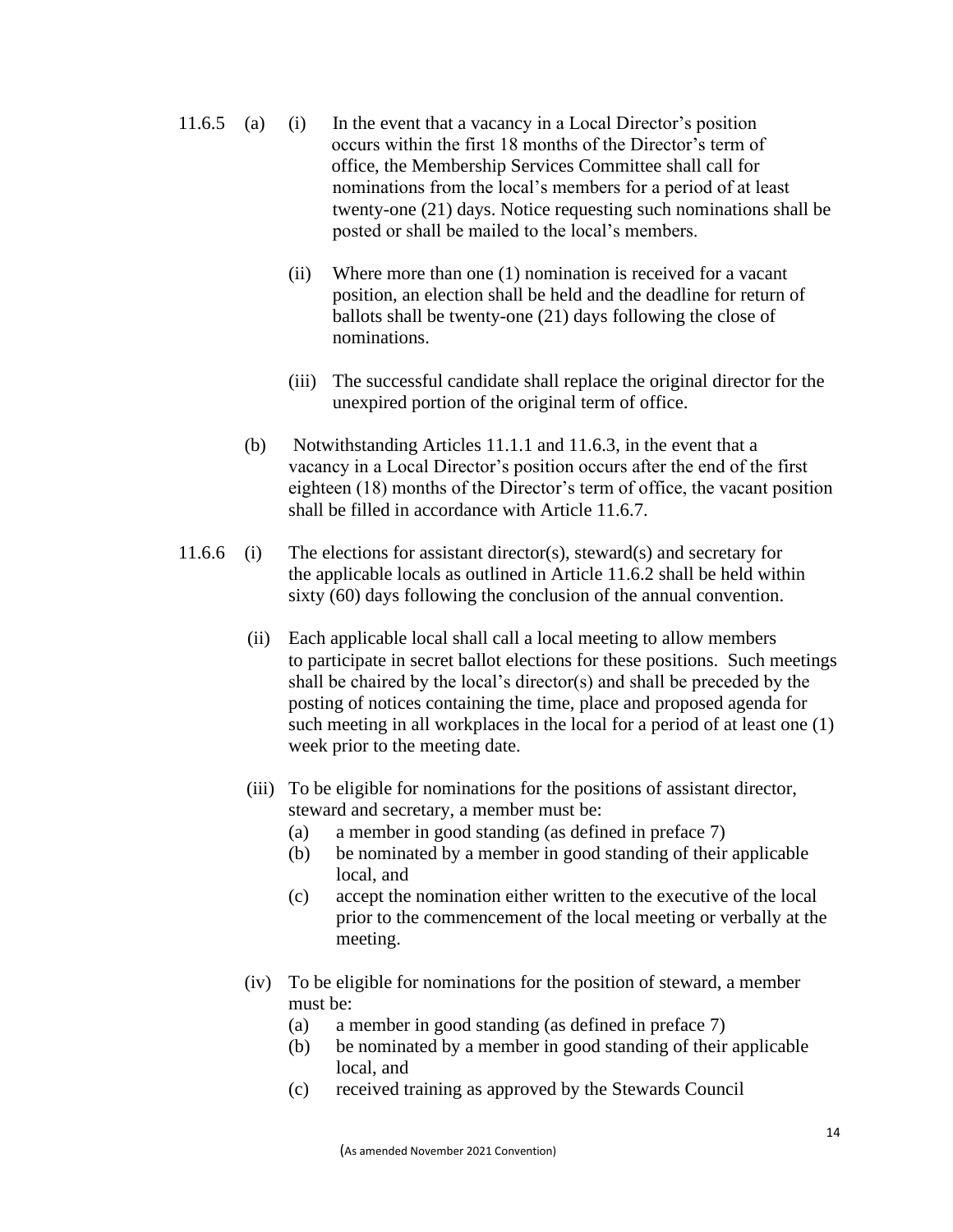- 11.6.7 In the event of a vacancy in the office of any of the local executive described in 11.1.1, the local shall be responsible for electing a replacement for the unexpired term of office by calling a local meeting within thirty (30) days of the position being declared vacant by the Membership Services Committee and conducting an election for that purpose.
- 11.6.8 Within fifteen (15) days following the elections described in Article 11.6.6, the local's director(s), assistant director(s), steward(s) and secretary shall meet and, in keeping with the provisions of Article 11.3.4, elect the local's chief steward from among those occupying stewards' positions in the local as of the day of the meeting.
- 11.6.9 In the event of a vacancy in the office of chief steward, the local executive shall be responsible for electing a replacement for the unexpired term of office.
- 11.6.10 Any member who is absent from the place of work due to injury, disability, approved leave of absence without pay, or who is laid off and has the right to return to work pursuant to existing legislation for more than a three month period and who has not made prior arrangements as outlined in article 7.1.3, shall be deemed to have resigned from their respective elected position. Notwithstanding Article 11.5.1, a local Director's absence shall also apply to these provisions.
- 11.6.11 Wherever possible, a member in good standing shall only hold one of the following positions, Chief Steward, Director or Executive Officer.

## 11.7 **Replacement of Local Executive**

 A local wishing to do so may replace an incumbent member of the local executive by the following procedures:

- (a) A local meeting shall be called for the specific purpose on petition signed by either twenty-five (25) persons or by half of the local's membership, whichever is the greater number;
- (b) Notification of the local meeting and its purpose shall be mailed by headquarters to all members of the local at least fourteen (14) days prior to the date set for the meeting;
- (c) A two-thirds (⅔) majority vote of those members in attendance at the meeting shall be required to unseat an incumbent member of the local executive or steward.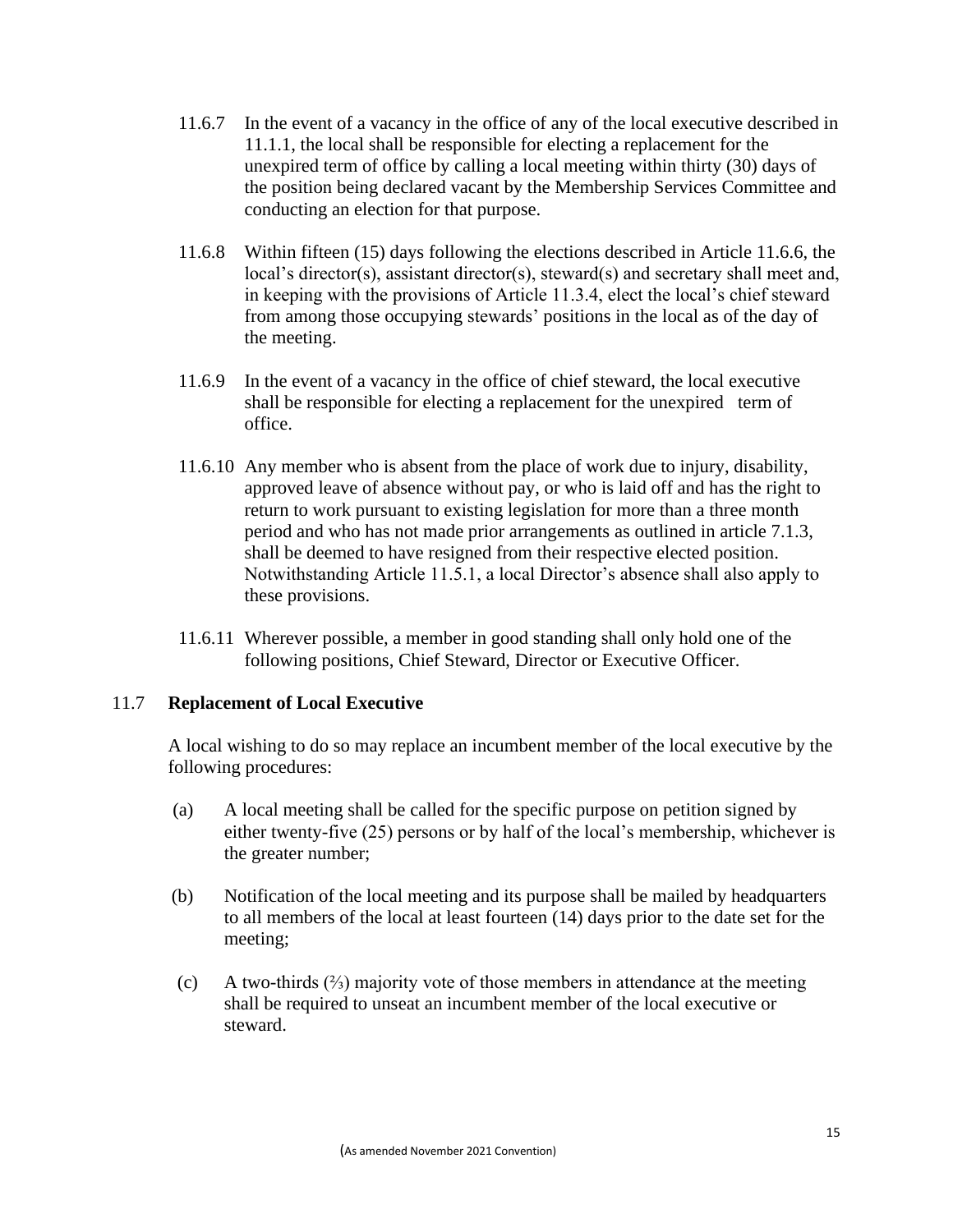### **Article 12: Stewards Council**

- 12.1 There shall be a Stewards Council consisting of the chief stewards from each local as elected in accordance with Article 11.3.
- 12.2 The council shall provide a forum at which chief stewards can discuss problems and other items of common interest and shall strive to increase the contribution that stewards can make to the members of their local and to the union as a whole.
- 12.3 (a) The President shall serve as one (1) of the two (2) co-chairs of the Stewards Council.
	- (b) The council shall elect a co-chair and an alternate co-chair from among its own members. The co-chair shall, in addition to sharing the council's administrative duties with the President of the union, also represent the council on the Board of Directors. The alternate co-chair shall assume the responsibilities of the position whenever the co-chair is unable to fulfill his/her duties. The election of co-chair and alternate co-chair shall be held no earlier than seventy-five (75) days following the conclusion of the annual convention every two years in even numbered years.
	- (c) Whenever possible the co-chair and the alternate co-chair shall not be an existing local director as defined in Article 11.
	- (d) Sub-councils shall be organized to provide a forum for those local stewards to meet and discuss items pertaining to individual contract issues. These subcouncils would be formed with a makeup of local stewards involved in their own bargaining unit contracts and shall meet at least twice yearly.
- 12.4 (a) The council shall meet at least four (4) times a year at a time and place to be determined by the co-chairs. All council meetings will be open to members of the union, except that the council may meet in camera upon adoption of a motion specifying the item or items to be addressed in camera.
	- (b) Failure to attend a minimum three (3) of the required four (4) meetings shall be considered as the Chief Steward resignation. The resigned positions shall be filled as outlined in Article 11.3.

## **Article 13: Convention**

### 13.1 **Annual Convention**

13.1.1 There shall be an annual convention of the union held within one hundred and twenty (120) days of the close of the union's fiscal year at such time and place as may be determined by the Board of Directors. Notice of the time and place for holding the annual convention shall be given by advertising the meeting in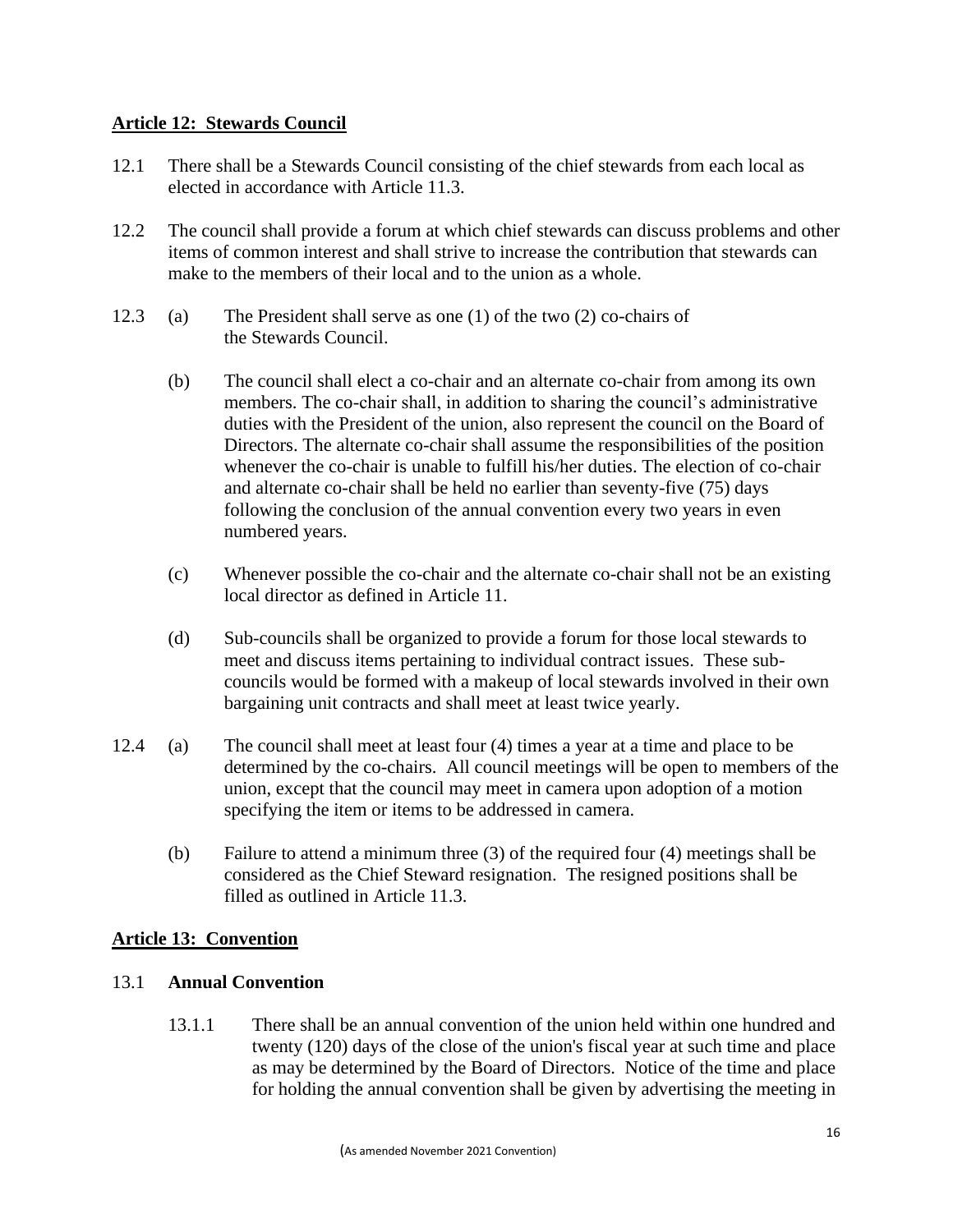at least two (2) daily newspapers published in Prince Edward Island not less than thirty (30) days before such meeting, and by advertising the meeting in the union's newsletter not less than thirty (30) days before such meeting.

- 13.1.2 A special convention may be ordered by a two-thirds  $(\frac{2}{3})$  majority vote at an annual convention, by a two-thirds (⅔) majority vote of the Board of Directors, or by written request by at least ten (10) percent of the members in good standing. When a special convention has been ordered, the Board of Directors shall issue the convention call at the time specified in the order, or within thirty (30) days if no time is specified. All provisions for the holding of a regular annual convention shall be followed, except that the convention call shall give all bodies entitled to representation at least thirty (30) days notice of the time and place for the holding of the special convention, and the call shall also contain a brief statement of the reason(s) for ordering such a convention. The order of business at a special convention shall be restricted to the matters stated in the convention call.
- 13.1.3 Notwithstanding article 13.1.1 above, should world events be such that convening on the scheduled dates could result in physical and/or health-related danger to delegates, the Board of Directors shall have the ability, by 2/3 majority vote, to postpone and reschedule the convention in its entirety to a time when such physical and/or health related dangers are no longer present.

## 13.2 **Notice of Business**

- 13.2.1 (a) Any resolution, or subject of general interest, which a member in good standing may wish to bring before the annual convention, shall be submitted by the local to which the member belongs, or by the Board of Directors, in writing to the secretary-treasurer not less than eighty-eight (88) days before the date set for the annual convention. The resolutions may be delivered in person, by mail or by fax.
	- (b) Any resolution that has a potential impact on the Constitution shall be submitted, by the Board of Directors, to the secretary-treasurer not less than sixty (60) days before the date set for the annual convention. The resolutions may be delivered in person, by mail or by fax.
- 13.2.2 The secretary-treasurer shall, not later than thirty (30) days prior to the date of the annual convention, mail or cause to be distributed to all voting delegates, a copy of all resolutions or other notices received pursuant to 13.2.1 (a) or (b).
- 13.2.3 The order of business at a convention shall be prepared by the Board of Directors and submitted for approval at the opening session, along with any special rules of order. The order of business shall contain those items specified in other articles in this constitution and bylaws and any other matters at the discretion of the board.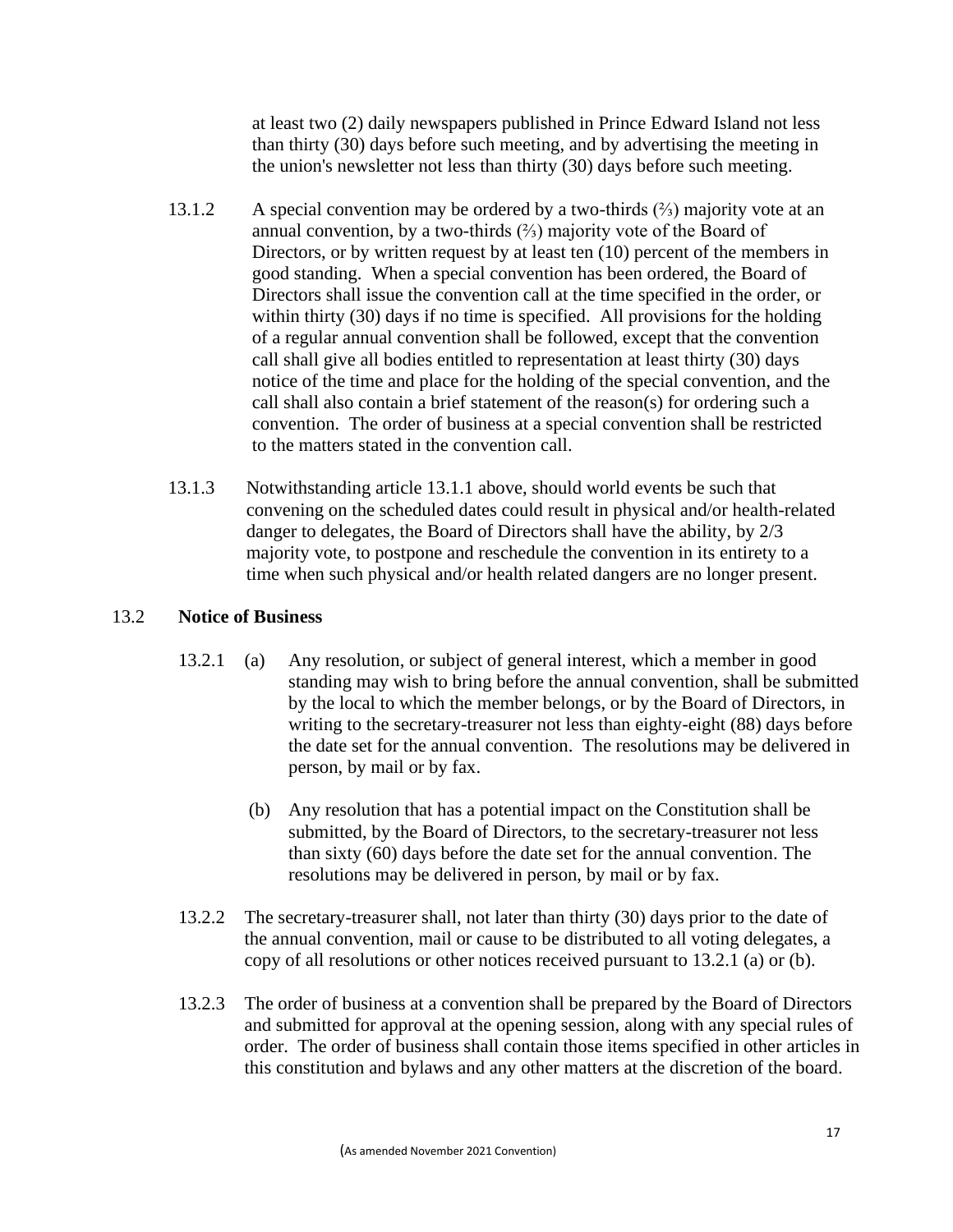- 13.2.4 Other business, not included in the order of business adopted at the opening session, may be considered at the annual convention, provided a two-thirds  $(\frac{2}{3})$ majority vote of those present and voting favors the presentation thereof, with the exception of constitutional or bylaw amendments.
- 13.2.5 The Board of Directors shall, not less than thirty (30) days before the opening of a convention, appoint committees from among the voting delegates. The purpose of the committees shall be to assist the convention in the orderly and efficient consideration of the business going before it. The Board of Directors shall appoint a Credentials Committee, and any other committees deemed advisable or necessary. The Board of Directors shall have complete discretion as to the number of members of each convention committee and the appointment of one (1) member as chairperson. The President shall be an ex-officio member of each committee, excluding the executive nominations committee, but not more than one (1) member of the Board of Directors may be appointed as a regular member of any convention committee.

## 13.3 **Voting Delegates**

Accredited voting delegates to the annual convention shall be elected by the locals upon the following basis:

- 13.3.1 Each local may elect two (2) voting delegates for up to the first fifty (50) members in good standing and one (1) additional voting delegate for each additional twenty-five (25) members in good standing or major part thereof. Voting delegate entitlement shall be based on the previous yearly average local membership count as of January 1 of each year except in the case of realignment, amalgamation or creation of locals.
- 13.3.2 Each local may elect alternate voting delegates up to the number of delegates to which it is entitled. Alternates may not be seated as voting delegates on the floor of the convention unless in possession of badges of absent voting delegates from the same local.
- 13.3.3 Members of the union's Board of Directors and Chief Stewards as per Article 11.3.6 shall be voting delegates to the convention as of right.
- 13.3.4 Members in good standing, other than voting delegates, may be present at any convention as observers to the extent that seating space is available, and they have registered fourteen (14) days prior to convention. These members shall be without voice unless given permission, on an individual basis, by the convention.
- 13.3.5 The basic responsibility of delegates is to represent the local at the regular annual meeting of the union or other special general meetings of the union.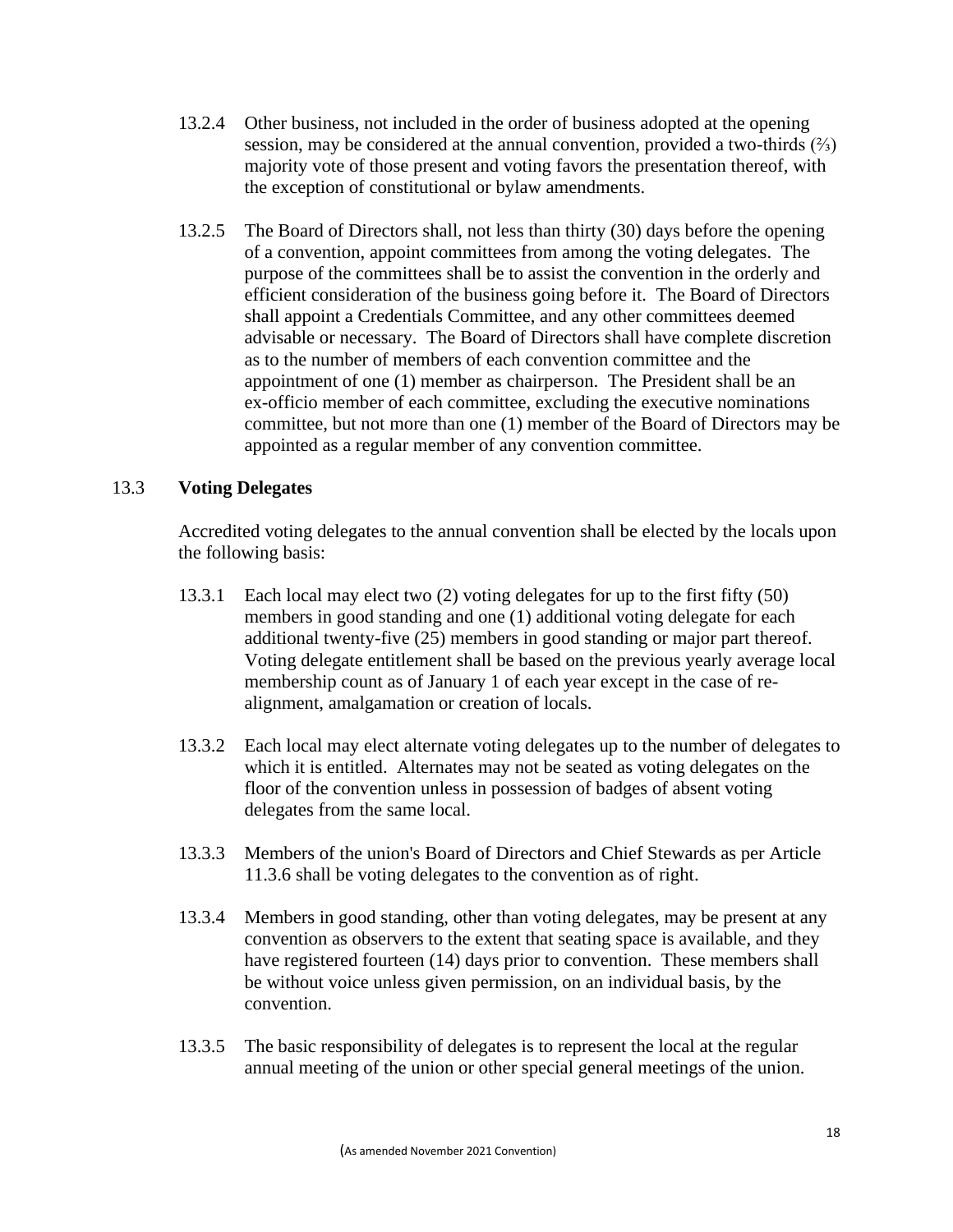13.3.6 Delegates shall be nominated and elected exclusively at a local meeting not less than eighty-eight (88) days prior to convention for a one (1) year term or until successors are elected.

> Two (2) considerations shall guide the election of delegates and alternates: (1) persons nominated must give their consent to being nominated; and (2) persons nominated must be members in good standing of the union.

> For greater clarity, to be nominated for the position of voting delegate or alternate, members in good standing shall attend the meeting. If unable to attend the local meeting where nominations are to take place, members in good standing shall indicate their intention in writing to the Local Director(s). The signed letter of intention shall be presented at the local meeting to be accepted as a nomination for election.

13.3.7 In general, delegates shall reflect and represent the wishes of the local as decided by majority vote at a local meeting. However, if at the annual meeting or special general meeting, important new information or a significant new argument is brought forward, of which members were not aware but which affects the wisdom of the local's decision, then delegates are free to change their vote in the best interest of the local and the union.

On issues on which the local has not given delegates any direction as to how to vote, delegates are free to vote in the best interest of the local and the union.

13.3.8 In order to keep local members informed as to what happened at the annual or special general meeting, delegates shall be expected to give a joint report to the local at the next local meeting.

### 13.4 **Quorum**

The quorum of any convention shall be one-half  $(1/2)$  of the eligible voting delegates entitled to vote. If a quorum is not present, the chairperson may adjourn the meeting to a date not less than fourteen (14) days thereafter.

### 13.5 **Convention Chairperson**

The President, or in his or her absence the first Vice-President, or in their absence the second Vice-President, or in their absence the third Vice-President or in their absence the secretary-treasurer shall preside at every convention of the union whether annual or special, provided however, that in the absence of the executive officers, or upon their refusal or failure to act, the convention shall elect a chairperson to preside thereat.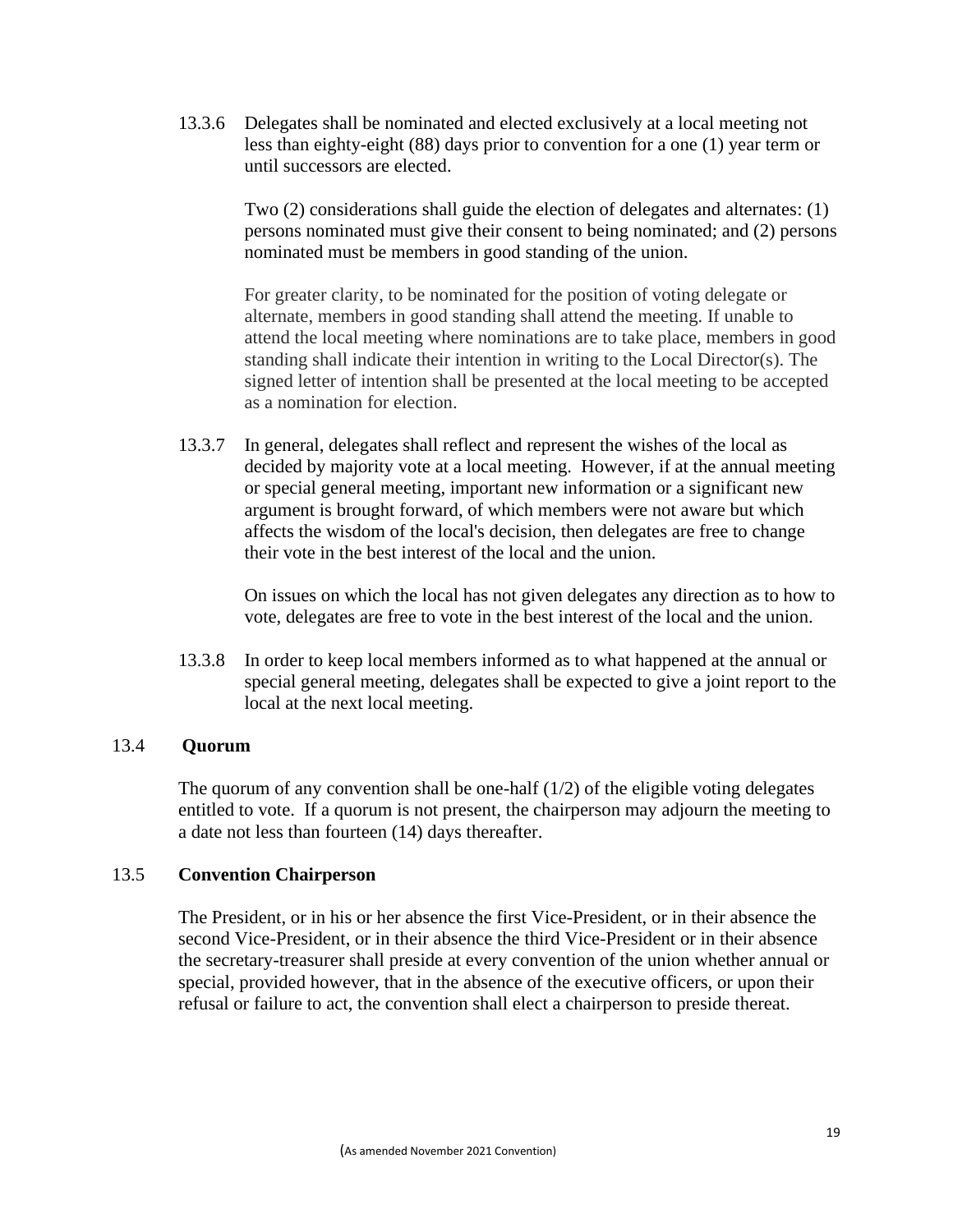### **Article 14: Board of Directors**

- 14.1 The Board of Directors shall consist of: the executive officers and the local directors or their authorized alternates; and the co-chair of the Stewards Council as elected under the provisions of Article 12.3(b) or his or her designated alternate.
- 14.2 The Board of Directors shall meet at least six (6) times a year, at such time and place as may be designated by the President. In the event of the President refusing to call a meeting, this may be done on the direction of the majority of the executive officers, or any five (5) members of the Board of Directors.
- 14.3 The quorum for board meetings shall be majority of the board except as provided for in Article 20.2 for bylaw amendments.
- 14.4 The Board of Directors shall authorize the engagement of such employees as they may deem necessary from time to time to carry out the administration of the affairs of the union.
- 14.5 The Board of Directors shall ratify the remuneration and terms of employment of all employees of the union.
- 14.6 The Board of Directors shall establish and from time to time revise the travel allowances of the union.
- 14.7 The Board of Directors shall cause a manual of policy decisions or directives taken by the board to be compiled and maintained, and kept on file at union headquarters, accessible to any member in good standing.
- 14.8 If a member of the Board of Directors is absent from three (3) consecutive meetings of the board, such member shall be considered to have resigned from the board, unless such absence is due to illness or other reason acceptable to the board.

### **Article 15: Board Committees**

- 15.1 The Board of Directors shall establish such committees as may be necessary to provide services and implement operations and procedures as required by the constitution and bylaws and give effect to policies and programs approved by the executive officers, the Board of Directors, and by annual or special convention.
- 15.2 Committees shall be appointed for a twenty-four (24) month period commencing the first board meeting following the annual convention in even-numbered years.
- 15.3 A committee shall consist of the chairperson(s) and not less than two (2) additional members. The chairperson(s) may recommend to the board for ratification that additional members be added.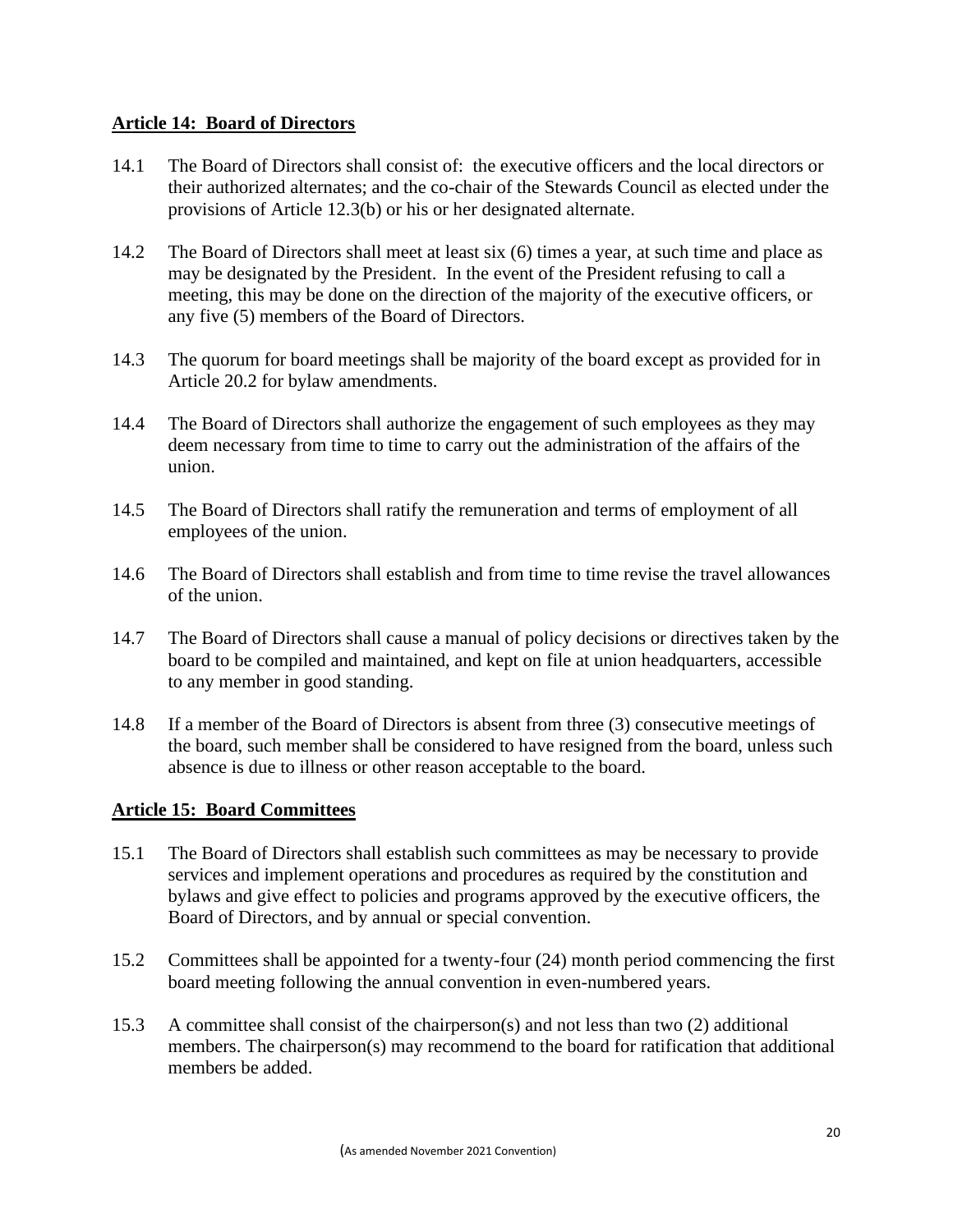- 15.4 The line of authority of committees is through the committee chairperson(s) to the board.
- 15.5 The terms of reference for each committee will be as prescribed by the board.
- 15.6 A committee may be discontinued at the discretion of the board.
- 15.7 Resignation of committee members, who are appointed by the board, shall be deemed to be effective the date a letter of resignation is received by the secretary-treasurer.
- 15.8 Each committee shall present a report to the annual convention. This report shall have prior approval of the board and be filed annually.

### **Article 16: Executive Officers**

- 16.1 There shall be an executive committee of the union consisting of: five (5) elected officers - a President, a First Vice-President, a Second Vice-President, a Third Vice-President and a Secretary-Treasurer.
- 16.2 The elected executive, with the exception of the President, shall serve a two (2) year term of office and shall be elected by secret ballot by majority vote of all accredited voting delegates present and voting at annual conventions. The second Vice-President and secretary treasurer shall be elected in even-numbered years; the first Vice-President and third Vice-President in odd-numbered years.
- 16.3 Nominations for elections of the executive, with the exception of the position of President, shall be received from the membership at large by an Executive Nominations Committee. The Executive Nominations Committee shall consist of a minimum of three (3) members, appointed annually by the Board of Directors and, when possible, from past Presidents of the union. The purpose of the Executive Nominations Committee will be to receive, review and establish the credentials of each member nominated for election to executive office. The committee shall be responsible for reporting the names of all eligible nominations for each executive officer position, with the exception of the position of President, to the annual convention and for the administration of the election of executive officers by secret ballot at the convention. To be eligible for nomination for an executive officer position, a minimum of one (1) year's membership in good standing in the union is required.
- 16.4 Each nomination for executive officer shall be confirmed in writing, signed by a nominator and seconder, all of whom must be members in good standing. All nominations for executive officer positions, with the exception of the President, must be received by Union headquarters eighty-eight (88) days prior to the annual convention. Notwithstanding this requirement, nominations, with the exception of the position of President, may also be accepted from the floor of the convention in session. All elections for executive officer positions, with the exception of the position of President shall be in order of titles indicated in Article 16.1.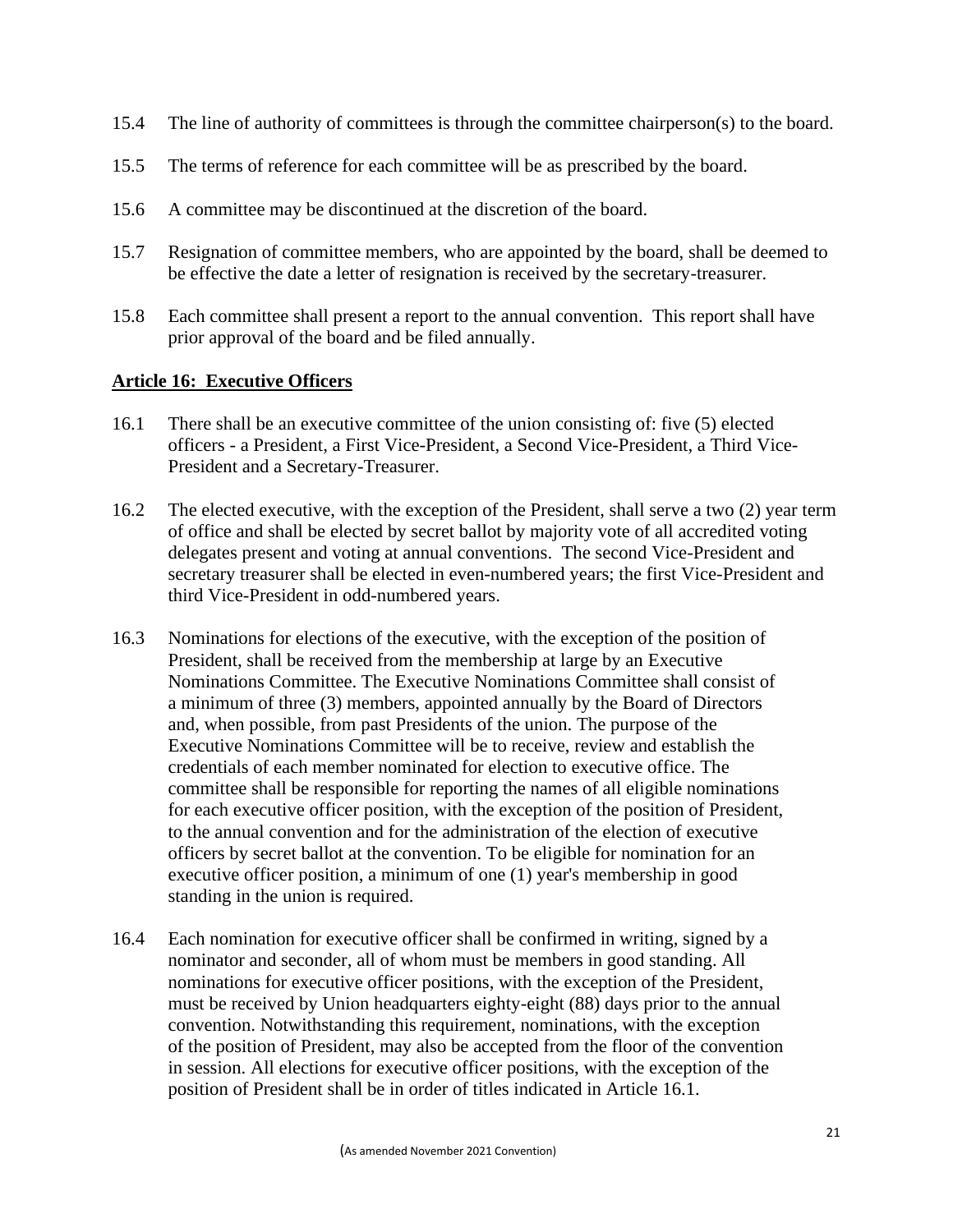16.5 If no nominations for a particular executive officer position are received by the Executive Nominations Committee by the deadlines outlined in Article 16.4, the matter shall be referred to the annual convention for all executive positions and nominations shall be invited from the convention floor, excepting that the position of President shall be referred to the Executive Nominations Committee for the filling of such vacancy in accordance with the constitution.

### 16.6 **Presidential Election**

16.6.1 Presidential Nominations Committee shall consist of:

- a) Members of the Membership Services Committee (or its equivalent);
- b) One member of the Constitution, Structure and Organizing Committee (or its equivalent); and
- c) Where possible, at least one former President of the Union.
	- i) The term of this committee shall be from the day following the Convention of the year prior to the Presidential election, for a three (3) year term.
	- ii) Any declared candidate for the position of President and any sitting/acting President shall not form part of this committee.
- 16.6.2 The President shall be elected by members in good standing for a three-year term commencing in 2006. To be eligible for nomination to the position of President, a minimum of one year's continuous membership in good standing in the union is required. Nominations must be received by union headquarters one-hundred and sixteen (116) days prior to the annual convention in an election year. Where more than one nomination is received, the Presidential Nominations Committee shall, initiate a secret ballot election process no later than eighty-eight (88) days prior to convention, with completion of the first round of voting within thirty days (30) days thereafter. Such ballots shall be distributed to each member in good standing, and to the Retiree's local based on the number of convention delegates to which the Retiree's local is entitled. This distribution process shall not include workplace distribution. Ballots shall be counted by the Presidential Nominations Committee and each candidate for the position of President shall be eligible to appoint two scrutineers each to witness the official count of all ballots received. The candidate receiving an absolute majority of ballots cast shall be declared elected as President and he/she shall take office within fifteen days (15) after being declared elected. In the event of a tie vote, it shall be the responsibility of the Presidential Nominations Committee to conduct another election. In the event that no candidate receives an absolute majority of the votes, second and/or subsequent ballots shall occur before the annual convention. If only one nomination is received at the union office one-hundred and sixteen (116) days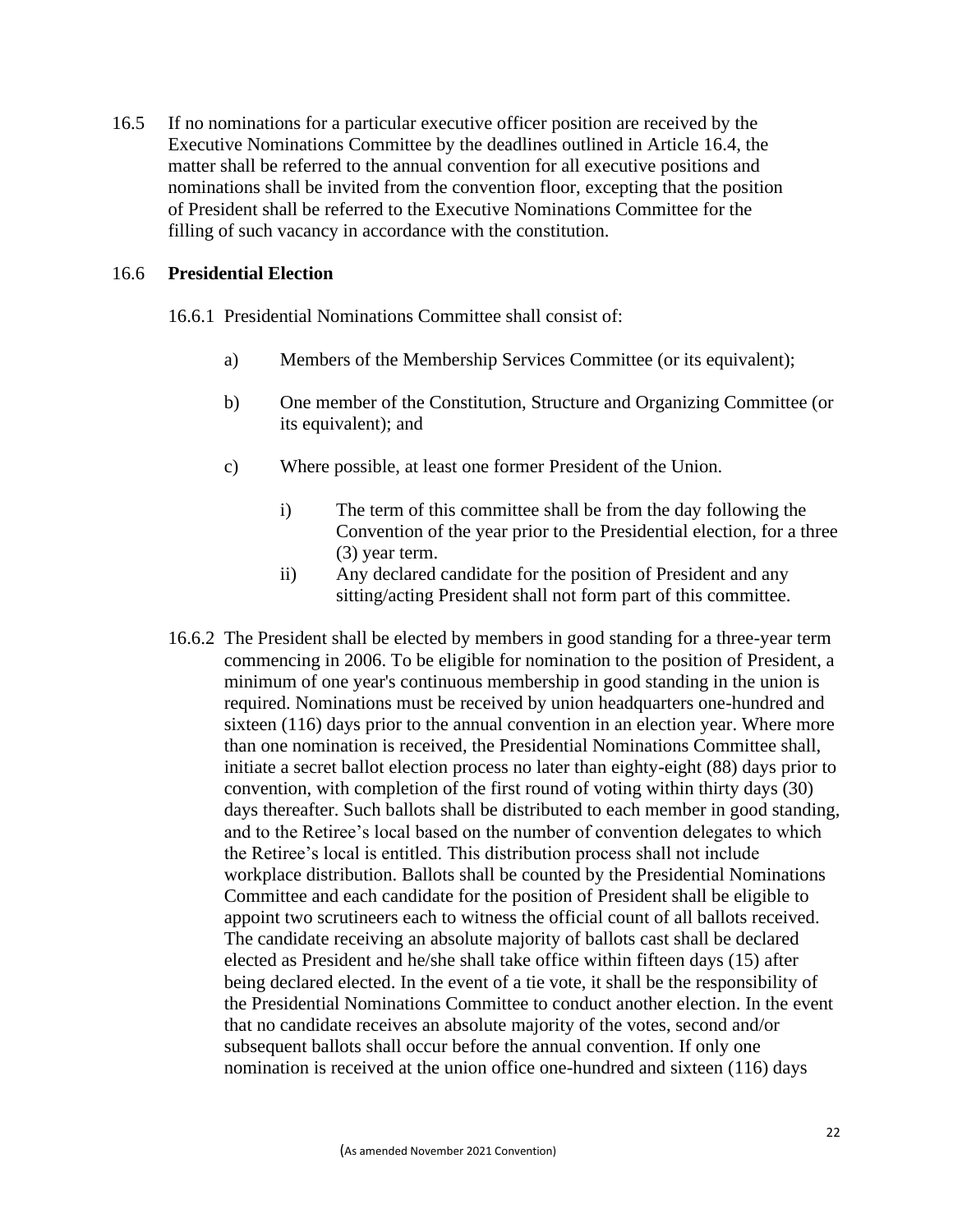prior to the annual convention, the person so nominated shall be declared elected as President.

## 16.7 **Vacancy of Executive Officers**

- 16.7.1 (a) In the event of a vacancy between annual conventions in the office of an executive officer, with the exception of President, the Board of Directors shall appoint by majority vote, at the next board meeting following confirmation of such vacancy, a member in good standing to fill the vacancy until the next annual convention, at which time an election will be held to fill the unexpired term of office.
	- (b) In the event of a temporary vacancy between annual conventions in the office of an executive officer, with the exception of the President, the Board of Directors shall appoint by majority vote, at the next board meeting following confirmation of such vacancy, a member in good standing to fill the temporary vacancy. A temporary vacancy shall not exceed six (6) months. A temporary leave exceeding six (6) months will be deemed a vacancy and 16.7.1 (a) will be initiated. A temporary vacancy shall not supersede the normal election procedure.
- 16.7.2 (a) In the event the President is unable to complete his/her term of office, the Board of Directors shall appoint by majority vote, at the next Board meeting following confirmation of such vacancy, a member in good standing from the present Executive Officer positions, to fill the vacancy until the procedure outlined in 16.6.2 can be invoked. If there are no interested executive officers then the board of directors shall elect a member in good standing from the elected board of directors, to fill the vacancy until the procedure outlined in 16.6.2 can be invoked.
	- (b) In the event of a temporary vacancy between annual conventions in the office of President, the Board of Directors shall appoint by majority vote, at the next board meeting following confirmation of such temporary vacancy, a member in good standing from the present Executive Officer positions to fill the temporary vacancy. If there are no interested executive officers then the board of directors shall elect a member in good standing from the elected Board of Directors, to fill the temporary vacancy. A temporary leave shall not exceed six (6) months. A temporary leave exceeding six (6) months is deemed a vacancy and 16.7.2(a) will be initiated. A temporary vacancy shall not supersede the normal election.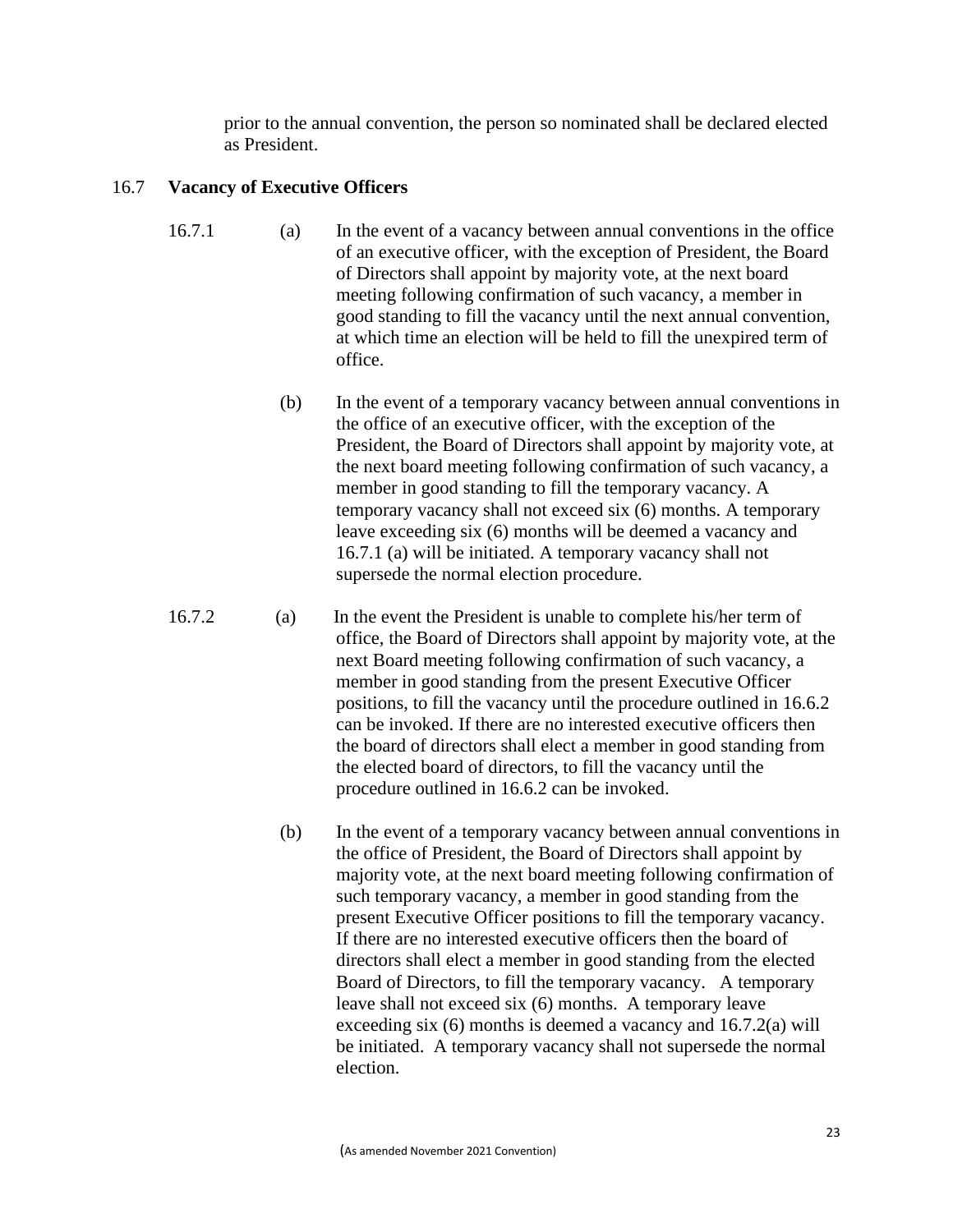- 16.8 Executive meetings shall be held at least twelve (12) times a year, at such time and place as may be designated by the President. In the event of the President refusing to call a meeting, this may be done on the direction of the majority of the executive officers.
- 16.9 The quorum for executive meetings shall be a majority of the voting members of the executive.
- 16.10 If a member of the Executive Officers is absent for three (3) consecutive meetings of the Executive Officers, that member shall have been considered to have resigned from the Executive Officers and Board, unless such absence is due to illness or other reason acceptable to the Board.

### **Article 17: Duties of Executive Officers**

#### 17.1 **President**

- 17.1.1 The President shall be full-time and shall take office within fifteen (15) calendar days after being declared elected.
- 17.1.2 The President shall be the chief executive officer of the union.
- 17.1.3 The President shall preside at meetings.
- 17.1.4 (a) The President shall interpret and enforce observance of the constitution and bylaws.
	- (b) Shall a member in good standing dispute the President's interpretation of any Article within the Constitution; they shall notify the Chair of the committee responsible for the Constitution within five (5) days. The Chair shall call a meeting of the Committee and they shall make a recommendation for resolution, to the Board of Directors, within fourteen (14) days of the date the Chair was notified.
- 17.1.5 The President shall be an ex-officio member of all committees, excluding the executive nominations committee, and the Committee responsible for the Constitution when it is meeting for the purpose of investigating an interpretation of the Constitution as outlined in 17.1.4(b).
- 17.1.6 The President shall designate one (1) of the Vice-Presidents or the secretary-treasurer to assume all duties and powers of his or her office in the President's absence.
- 17.1.7 The President shall report in writing on union activities to the annual convention.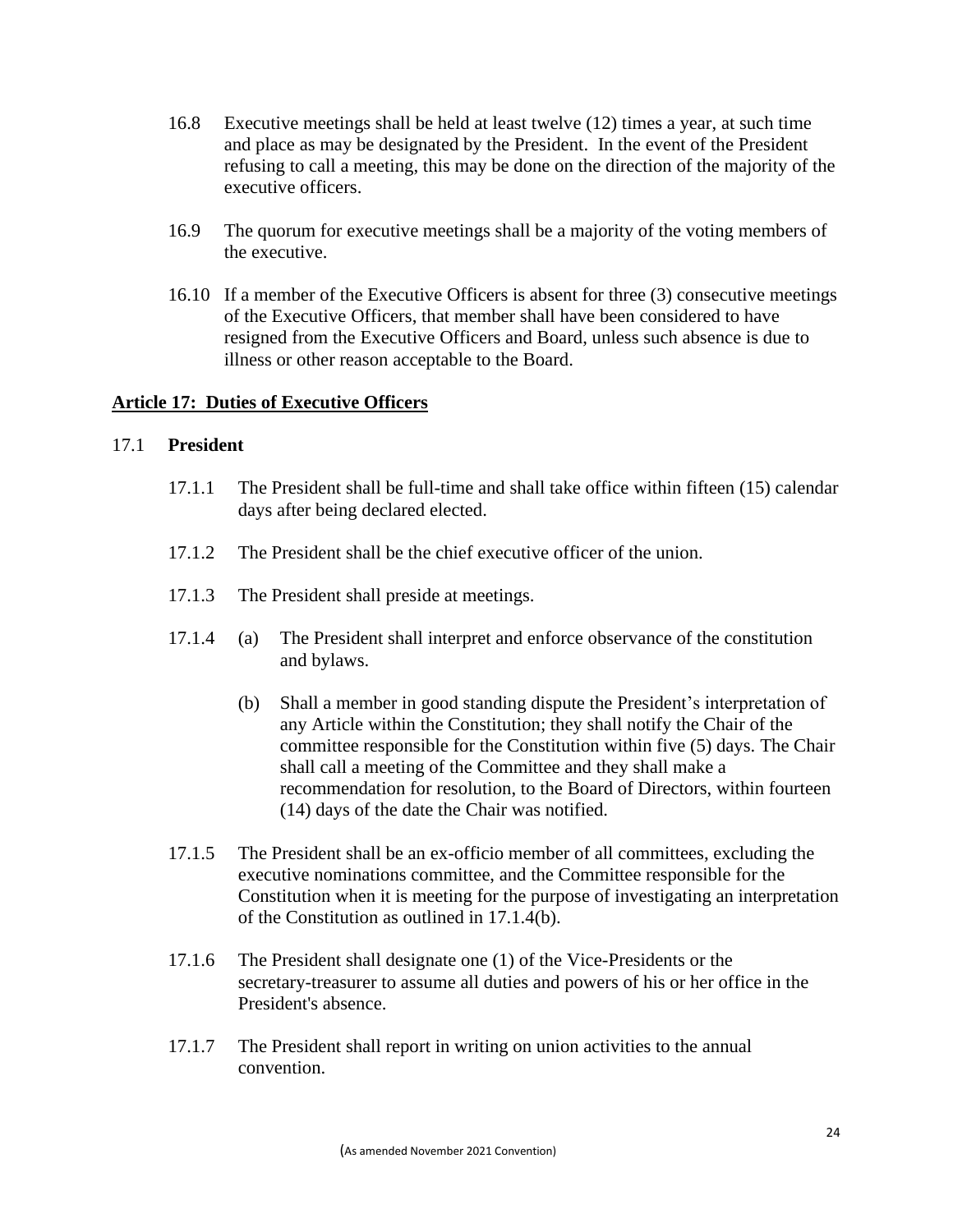- 17.1.8 The President or his or her designate shall act as chief spokesperson for the union on policy matters and major issues.
- 17.1.9 (a) The President shall be paid an annual salary of \$96,252. The President's contract shall be the collective agreement the incumbent had prior to being elected to the position of President and he/she shall be entitled to all the benefits exclusive of salary. Salary adjustments shall be as per the PSESU Collective Agreement as they occur throughout the fiscal year and excluding overtime and any other articles that do not directly apply to the position of President.
	- (b) The annual salary figure listed in Article 17.1.9(a) shall be amended on the day following each annual convention to reflect the salary adjustments of the previous year.

### 17.2 **Vice-Presidents**

The Vice-Presidents shall assume the duties of the President as required or designated.

### 17.3 **Secretary-Treasurer**

- 17.3.1 The secretary-treasurer shall be responsible for preparation of the annual budget.
- 17.3.2 The secretary-treasurer shall be responsible for the collection of all dues, subscriptions or other monies owing to the Union and the deposit of same as prescribed by Article 19.
- 17.3.3 The secretary-treasurer shall ensure that the just debts and other expenses of the union are made by duly authorized, counter-signed cheques.
- 17.3.4 The secretary-treasurer shall prepare and present the annual financial statement.
- 17.3.5 The secretary-treasurer shall be the chairperson of the Finance Committee.
- 17.3.6 The secretary-treasurer shall be responsible to keep an accurate record of proceedings at meetings of the Executive Committee, Board of Directors and the Annual convention.
- 17.3.7 The secretary-treasurer shall ensure that all records and correspondence pertaining to union affairs are maintained.
- 17.3.8 The secretary-treasurer shall be responsible for the performance of such other duties as may occasionally be required by the Board of Directors.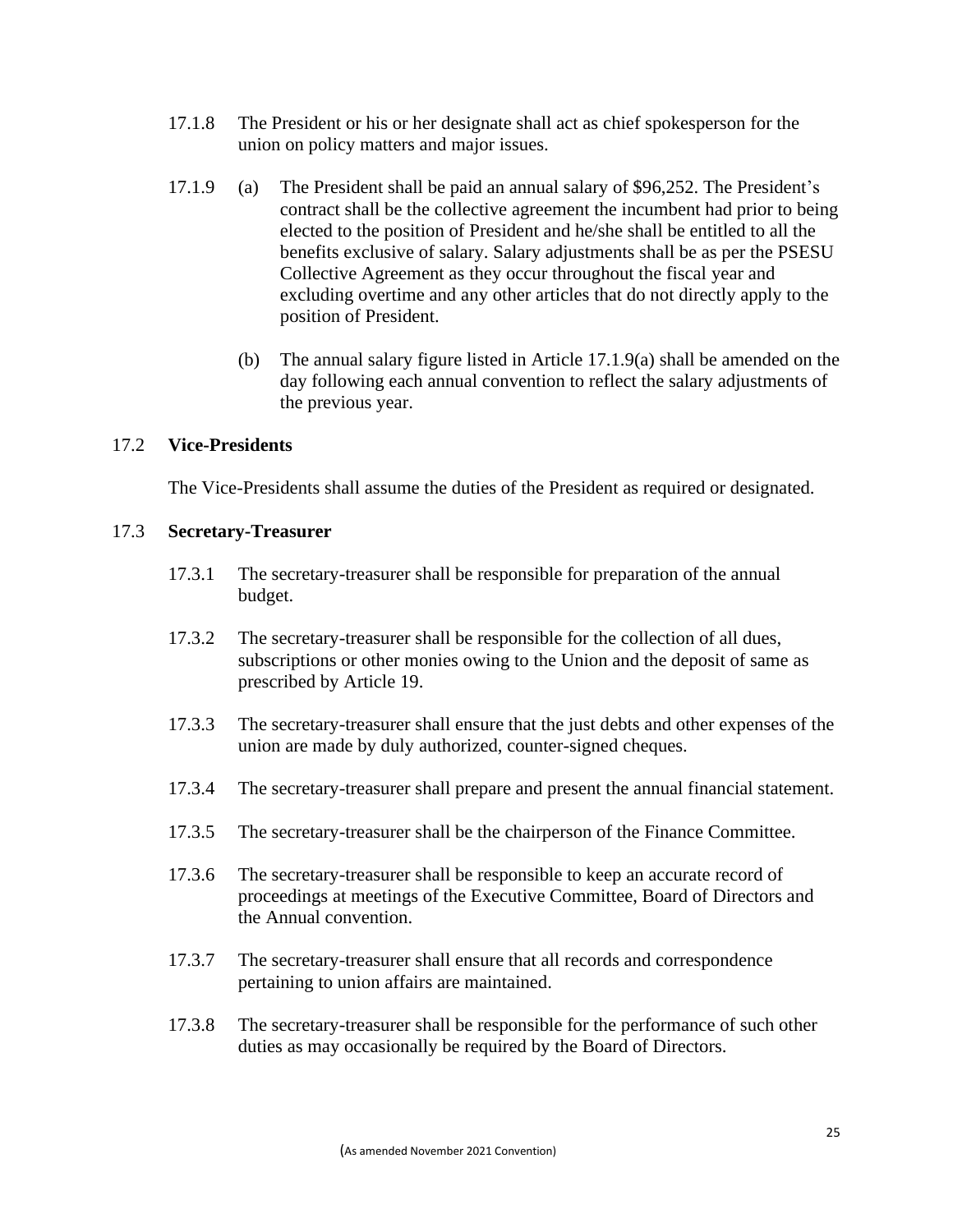- 17.3.9 The secretary-treasurer shall be the custodian of the seal of the union, which shall bear the name of the union engraved thereon in legible characters.
- 17.3.10 The secretary-treasurer shall assume the duties of the President as required or as so designated by the President.

### **Article 18: Members of the Board of Directors Seeking Federal or Provincial Office**

- 18.1 If a member in good standing holding an elected position on the Board of Directors, as outlined in the PEI UPSE constitution, seeks to run for political office, the following shall occur:
	- (a) The elected officer shall indicate in writing to the President their intention to seek nomination. If the President is seeking nomination, then he/she shall indicate their intention to the Secretary Treasurer.
	- (b) Until nominations have concluded, the letter submitted shall serve as notice of taking a leave of absence from the elected position being held within the PEI UPSE. A temporary vacancy will be declared and filled as follows:
		- (i) For Director, according to Article 11.2.3
		- (ii) For Co-Chair of the Steward's Council, according to Article 12.3(b)
		- (iii) For Executive Officer, with the exception of the President, according to Article 16.7.1(b)
		- (iv) For President, according to Article 16.7.2(b).
	- (c) The letter will also serve as a letter of resignation should the elected officer be successful in winning the political nomination. A vacancy will be declared and will be filled as follows:
		- (i) For Director, according to Article 11.6.5
		- (ii) For Co-Chair of the Steward's Council, according to Article 12.3(b)
		- (iii) For Executive Officer, with the exception of the President, according to Article 16.7.1(a)
		- (iv) For President, according to Article 16.7.2(a).
	- (d) If the elected member is unsuccessful in their attempt to win the nomination, they shall return to their elected position and complete their term.

### **Article 19: Union Funds**

### 19.1 **Financial Deposits**

The Board of Directors shall arrange that all funds received by the union shall as soon as possible after the receipt thereof, be deposited in a chartered bank, credit union or trust company in Prince Edward Island to the credit of the union.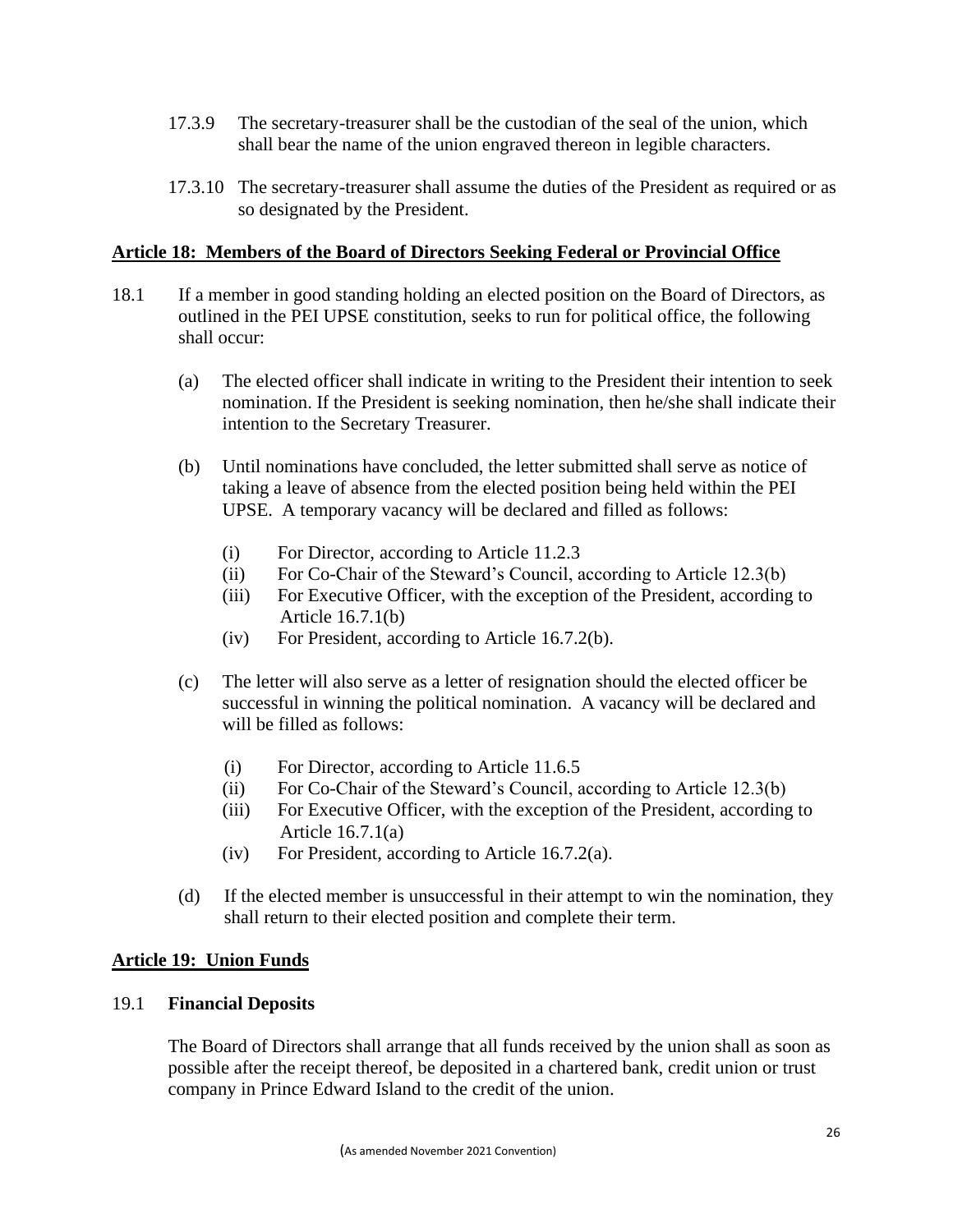### 19.2 **Securities**

The Board of Directors shall arrange that all bonds or other securities which are the property of the union shall be kept in a safety deposit box or in safekeeping in a chartered bank, credit union or trust company on P.E.I. to be released only on the signature and personal appearance of the union secretary-treasurer or one (1) other authorized signing officer.

### 19.3 **Annual Audit**

- 19.3.1 The membership shall appoint at each annual convention of the union an accountant to hold office until the next annual convention. Such accountant shall be a chartered accountant or a registered public accountant pursuant to the Public Accounting and Auditing Act, R.S.P.E.I.1974, cap. P-27 and amendments thereto. The accountant shall make a report to the membership at the annual convention on the accounts examined by him or her. If the annual convention fails to appoint an auditor, the Board of Directors shall make the appointment.
- 19.3.2 The auditor(s) shall not be an employee of the public service or a member of Prince Edward Island Union of Public Sector Employees in the province of Prince Edward Island.

## 19.4 **Fiscal Year**

The fiscal year of the union shall be from August 1 to July 31 annually, beginning 2012- 2013.

### 19.5 **Signing Officers**

The President, the first Vice-President and the Secretary-Treasurer shall be the signing officers of the union for all fiscal transactions, contracts, instruments and documents of a legal nature, and those documents requiring the seal of the union, with any two (2) of the three (3) signatures required. They may draw, accept or endorse cheques, bills of exchange and promissory notes on behalf of the union as authorized by the Board of Directors.

### 19.6 **Special Funds**

19.6.1 All funds of the union required by any convention of the union to be set aside for the special purposes of a welfare fund, defence fund, building fund, or any other special purpose, shall be deposited in separate accounts identified as to purpose in a chartered bank, credit union, trust company or provincial deposit receipts in the Province of P.E.I. to the credit of the union.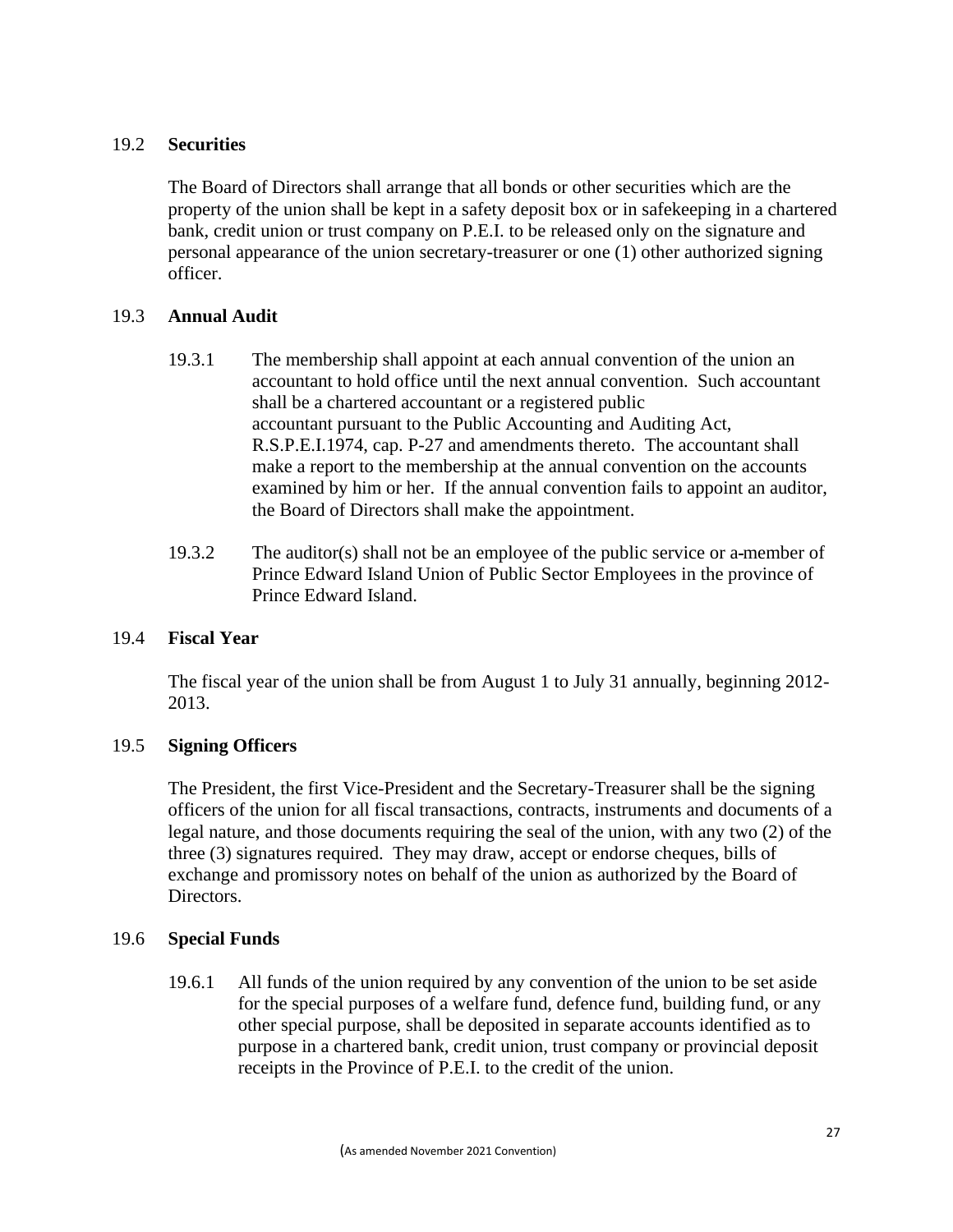19.6.2 Defence fund monies may be used, as authorized by the Board of Directors, for the following purposes: (i) arbitration expenses during negotiations; (ii) legal fees during negotiations; (iii) strike pay in the event of a legal strike (as defined under the applicable legislation of the province of P.E.I.) on the part of a local of the union; (iv) to permit the union to meet its commitments to the NUPGE Defence Fund; (v) other emergency costs.

### **Article 20: Amendments to Constitution and Bylaws**

### 20.1 **Constitutional Amendments**

- 20.1.1 The constitution of the union shall be amended only by the annual convention, or by a special convention called for the specific purpose.
- 20.1.2 Proposal(s) to amend the constitution can only be placed on the order of business of a convention by (i) the Board of Directors or (ii) the procedure described in Article 13. Prior to their acceptance for placement on the order of business, all proposed constitutional amendments shall be reviewed for continuity with existing Articles by the committee responsible for the Constitution and Bylaws. This committee may propose additional changes to existing Articles to ensure proposed amendments work within the Constitution and Bylaws.
- 20.1.3 A motion to amend the constitution shall require a two-thirds (⅔) majority vote of those present and voting.
- 20.1.4 The effective date of all amendments to the constitution shall be the day following convention, subject to Article 21.

#### 20.2 **Bylaws Amendments**

A two-thirds (⅔) majority of the Board of Directors present and voting shall have the authority to amend or add to the bylaws of the union, provided such amendments or additions are not contrary to the general purposes of the union as defined in the constitution. All directors must receive at least ten (10) days notice of any meeting at which proposed changes in the bylaws are to be discussed, with details of the proposed changes. At least two-thirds (⅔) of the total number of directors must be present at any meeting at which any bylaw is changed, or new bylaw added.

### **Article 21: Companies Act Requirements**

21.1 Where required by the Companies Act of the province of P.E.I. adoption of and amendments to this constitution and bylaws shall be considered to be in the form of "special resolutions" until the approval of the Director of Corporations has been obtained.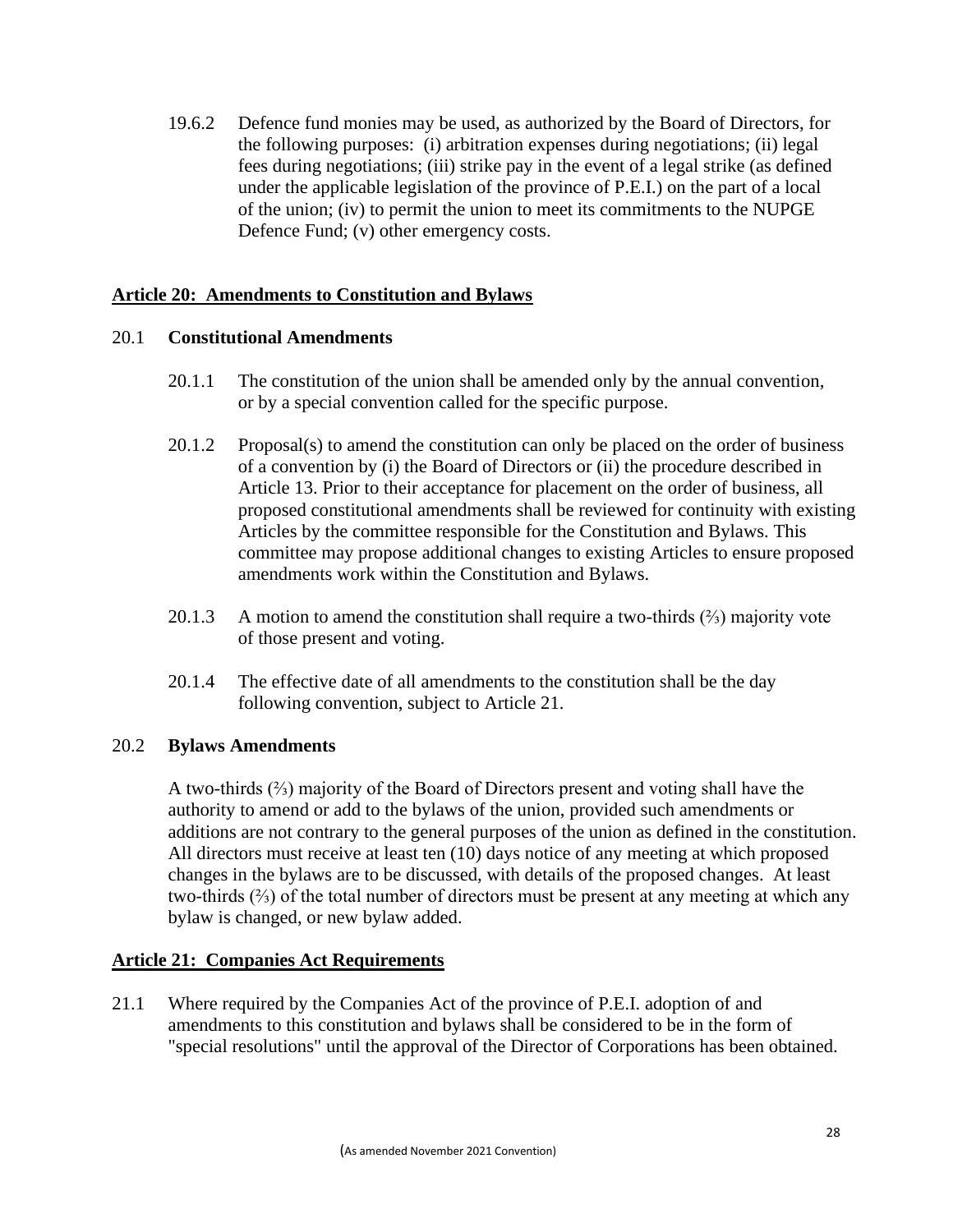- 21.2 A convention shall be deemed to be "a general meeting of the shareholders or members" for all purposes under the Act.
- 21.3 Where the Minister under the Act, a court, or a judge directs a change in name or other matter laid down in this constitution and/or bylaws, the constitution and/or bylaws shall be deemed to have been amended accordingly, Article 20 notwithstanding.
- 21.4 The Board of Directors shall be responsible for assuring the union's compliance with those provisions of the Companies Act which are binding or peremptory. Where the Act is permissive this constitution and bylaws shall govern.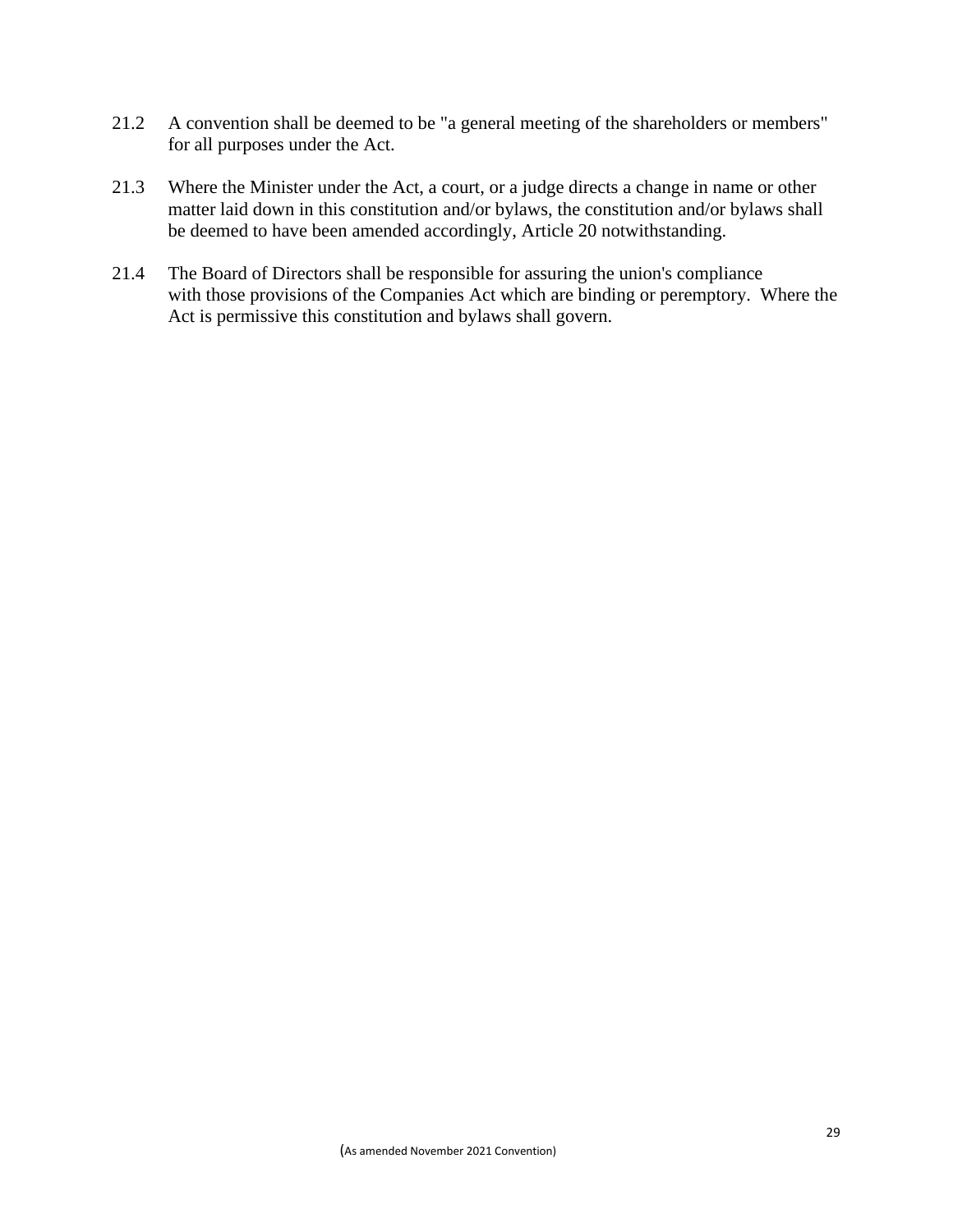### **BYLAWS**

### **Preamble**

As provided for in Article 3 of the constitution of the union, it is deemed expedient to formulate and adopt certain regulations for regulating the affairs of the incorporated body. These regulations are set forth in the following bylaws.

### **Article 22: Membership**

### 22.1 **New Members - Organizing**

Employees of any employer who meet the requirements under Article 4.1(b) of the constitution and bylaws who are desirous of becoming members of the union shall be deemed to be a bona-fide member when:

- (a) the employee completes and signs a valid membership-registration card; and
- (b) the employee, on the date of application, pays the amount of membership dues as required by the union or the applicable labour legislation; and
- (c) the membership-registration card is received by any duly elected officer or employee on behalf of the union.

Employees who meet the requirements specified in (a), (b) and (c) above shall be entitled to be represented by the union for the purposes of collective bargaining and as provided by existing legislation or authorized by union policies and procedures.

Employees in this category shall not be members in good standing until such time as the employee pays regular bi-weekly dues to the union as required under the relevant collective agreement.

### 22.2 **Ratification of New Groups**

Groups meeting the requirements contained in Article 4.1(b) of the constitution may apply to the Board of Directors for membership, with such membership subject to ratification by a two-thirds  $(\frac{2}{3})$  majority vote of the board members present and voting.

### 22.3 **Retired Members**

22.3.1 Retired members shall consist of those persons from all categories of membership in the union who have retired from employment. In determining delegate representation to annual or special conventions, however, such representation shall be based solely on the number of retired members who had been a member in good standing for at least two (2) years preceding retirement.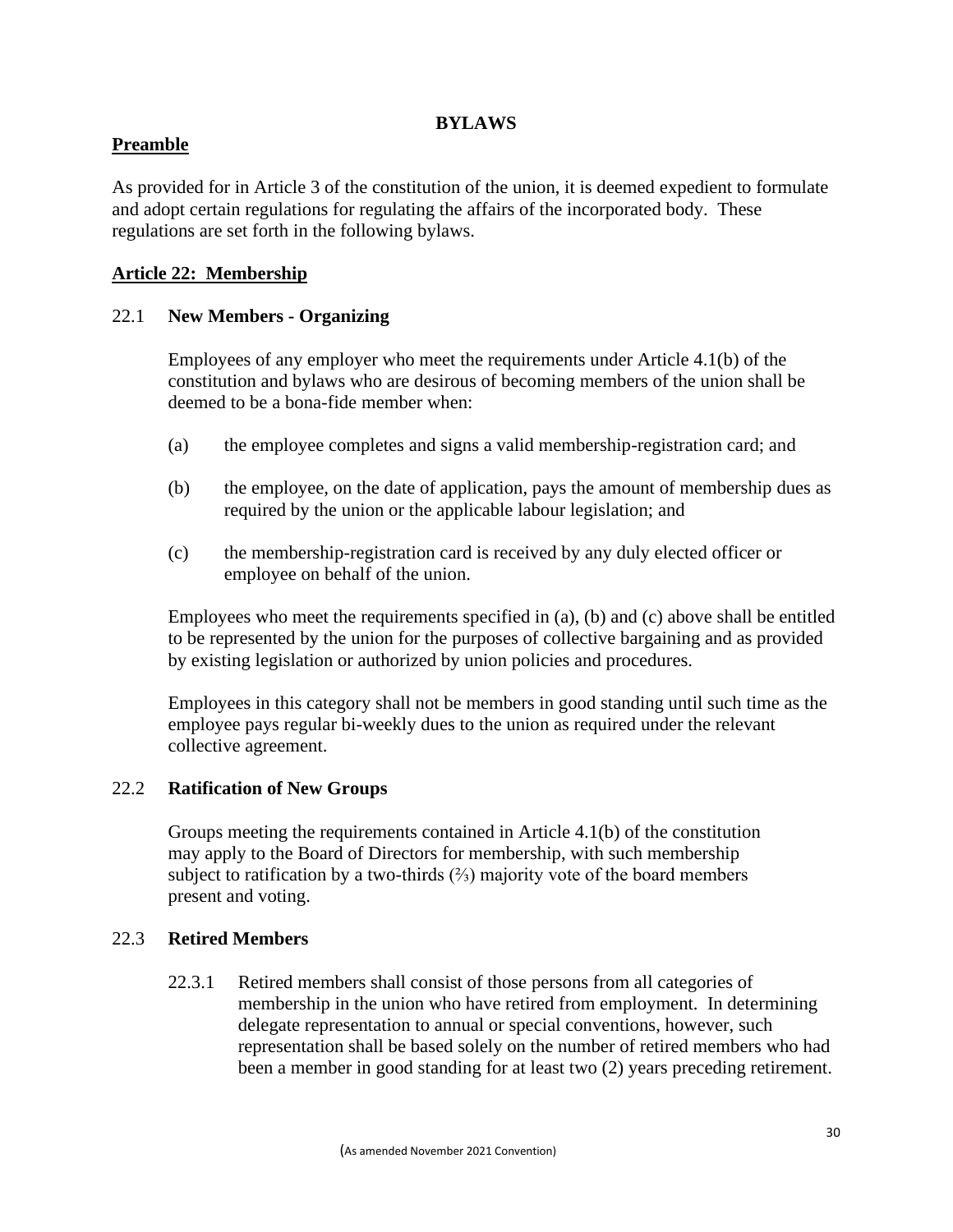22.3.2 A retired member shall not be entitled to hold executive office in the union nor have the right to vote at any meeting of the union save meetings of retired members only, except in the case of the representative(s) of the retired members, to the Board of Directors (Articles 14.1 and 11.1) and to annual or special convention, who shall have the right to vote at any meeting of the union which he/she is entitled to attend.

### 22.4 **Associate Members**

22.4.1 Upon application by a member in good standing, associate membership may be granted without payment of dues by the Board of Directors for:

> Sick leave without pay; Leave of absence without pay, subject to Section 7 of the Preface; and Temporary layoff.

22.4.2 Associate members shall be entitled to all the privileges of membership except the right to vote or hold office.

### 22.5 **Life Members**

Life members shall consist of persons elected to life membership by vote at a general or special meeting of the union on recognition of meritorious service. Nominations for life membership shall be received from all other categories of members. The Board of Directors shall act as a nominating committee with the responsibility of selecting nominations by majority vote to be presented to a general or special convention. In exceptional circumstances the Board of Directors may affirm the recognition with a twothirds (2/3) majority vote. A life member shall be entitled to hold office and have the right to vote at any meeting of the union only if he/she also holds membership in a category that has such right.

### 22.6 **Affiliated Members**

Affiliated members shall consist of employees of the union. Affiliated members shall not hold elected office nor have the right to vote at any meeting of the union. An affiliated member may be selected as a delegate to represent the union at any meetings of organizations of which the union is a component or an affiliate.

### **Article 23: Standing Committees**

- 23.1 Committees shall include, but not necessarily be limited to the following:
	- (a) Standing Board Committees
		- (i) Constitution and Structure
		- (ii) Education
		- (iii) Finance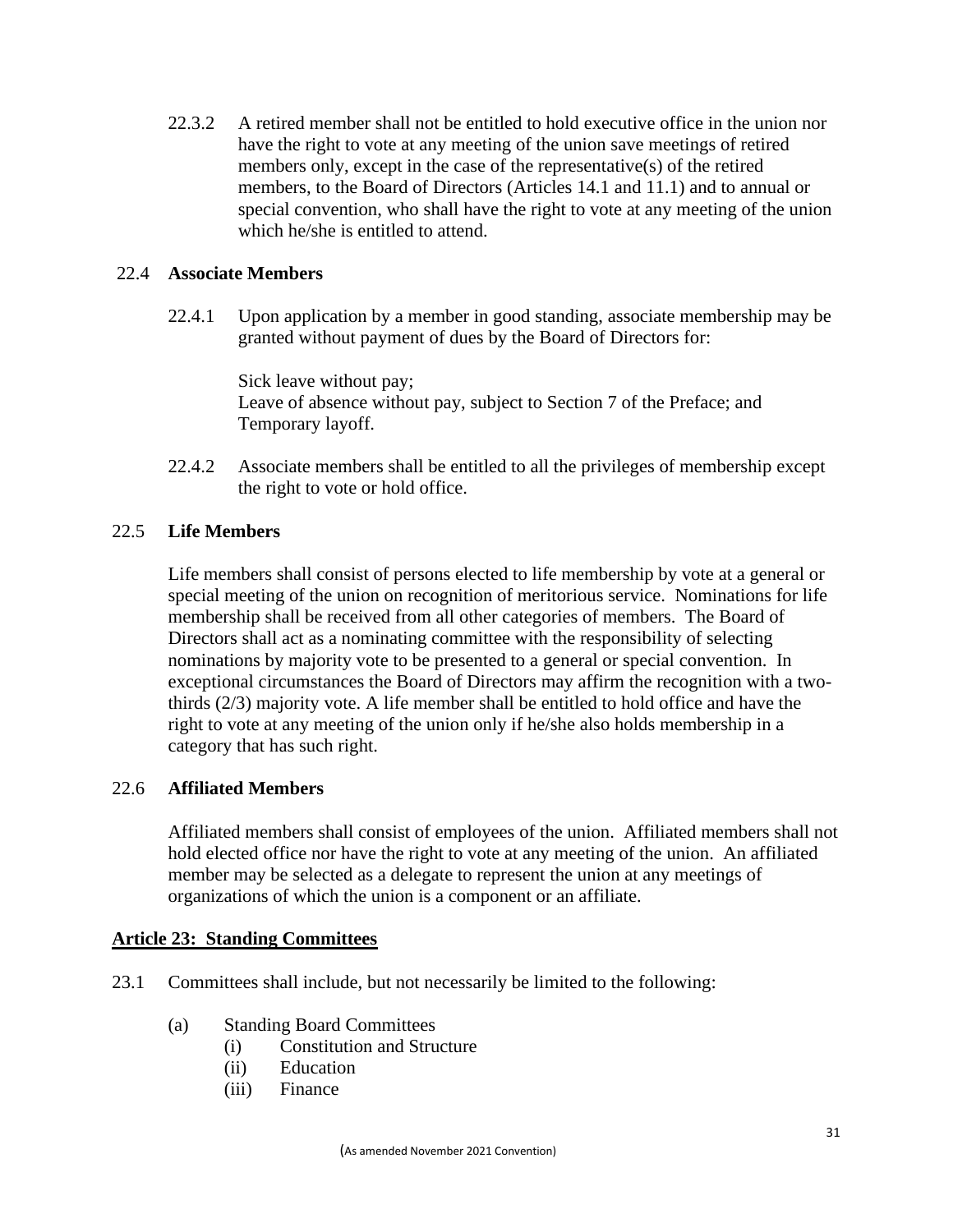- (iv) Women's
- (v) Pensions and Insurance
- (vi) Membership Services and Communications
- (vii) Public Relations and Recreation/Convention
- (viii) Staff Relations
- (b) Convention Committees
	- (i) Credentials
	- (ii) Executive Nominations
	- (iii) Sergeant at Arms

### **Article 24: Convention Procedures**

#### 24.1 **Credentials**

- 24.1.1 Not less than eighty-eight (88) days before the date set for the annual convention, each local shall advise union headquarters of the names of the local's accredited voting delegates and alternates for the annual convention.
- 24.1.2 The convention Credentials Committee shall be provided by the union headquarters with a complete list of all accredited voting delegates, and alternates, and it shall be the Credentials Committee's responsibility to seat voting delegates accordingly.

### 24.2 **Rules of Order**

- 24.2.1 All proceedings of the union, executive officers, Board of Directors and the Stewards Council and the locals, shall be governed by Bourinot's Rules of Order except as otherwise provided in Section 24.2.2.
- 24.2.2 A convention shall be governed by the following rules of order (and in any matter not susceptible to regulation by these rules, Bourinot's Rules of Order shall be applied).
	- 1. Effective June 1, 1979, and except as otherwise provided, all resolutions, petitions and appeals to be considered by any convention must be received by the secretary-treasurer sixty (60) calendar days immediately preceding the opening of the convention.
	- 2. Any resolution to be accepted for consideration by the annual convention must be submitted by the board or by a local and must be signed by the presiding officer of the body submitting it. A resolution, other than a constitutional resolution, shall not deal with more than one (1) subject, shall refer to the action which is proposed and shall contain not more than one hundred and fifty (150) words.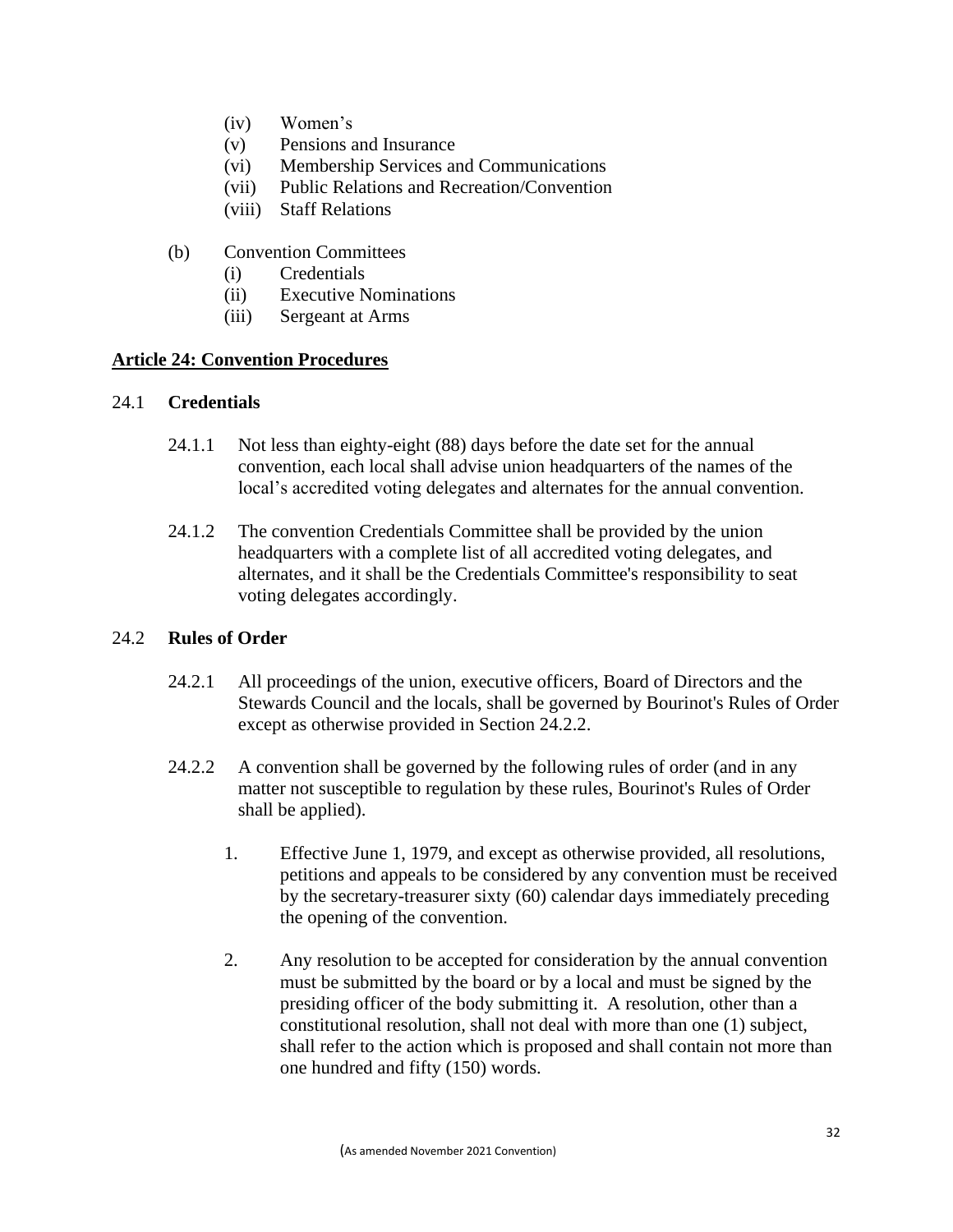- 3. When a delegate wishes to speak, he/she shall proceed to one of the microphones provided for that purpose. When recognized by the chair, he/she shall give his/her name and the local or organization he/she represents and shall confine his/her remarks to the question at issue.
- 4. Before speaking, unless it be on a point of order, an appeal made immediately following the decision of the chair, or a motion for the orders of the day, or a question of privilege, a delegate must be recognized by the chair.
- 5. When two (2) or more delegates rise simultaneously, the chair shall decide the order in which they are to be recognized.
- 6. No delegate may speak for more than five (5) minutes on any motion and no delegate may speak twice on the same motion until all other delegates who wish to speak on that motion have had an opportunity to do so.
- 7. No delegate may interrupt another delegate who has the floor except for the points or motions listed in Rule 4, above.
- 8. Any delegate who refuses to take his/her seat when called upon by the chair to do so may, at the discretion of the chair, be suspended from the remainder of the convention or any part thereof, and if any delegate persistently engages in unparliamentary behaviour, the chair shall name him/her and ask the convention to impose appropriate sanctions.
- 9. The chairperson may participate in a debate provided he/she vacates the chair to do so.
- 10. Any motion, once debate has begun, becomes the business of the convention and may be withdrawn or replaced by the mover only if there is no objection or, if there be any objection, only with the consent of the convention.
- 11. Where a motion or resolution may be amended, an amendment, and an amendment to the amendment (i.e. a sub-amendment), shall be in order. No further sub-amendment shall be in order until the first has been disposed of.
- 12. Questions shall be decided by a majority vote unless otherwise specified in the constitution and bylaws. Voting will be by show of hands or with the use of an electronic voting system. However, on demand by at least twenty (20) delegates, who shall stand to signify their demand, a counted standing vote shall be taken. On a motion, supported by a majority of delegates present and voting, a roll call vote, or a vote by ballot, shall be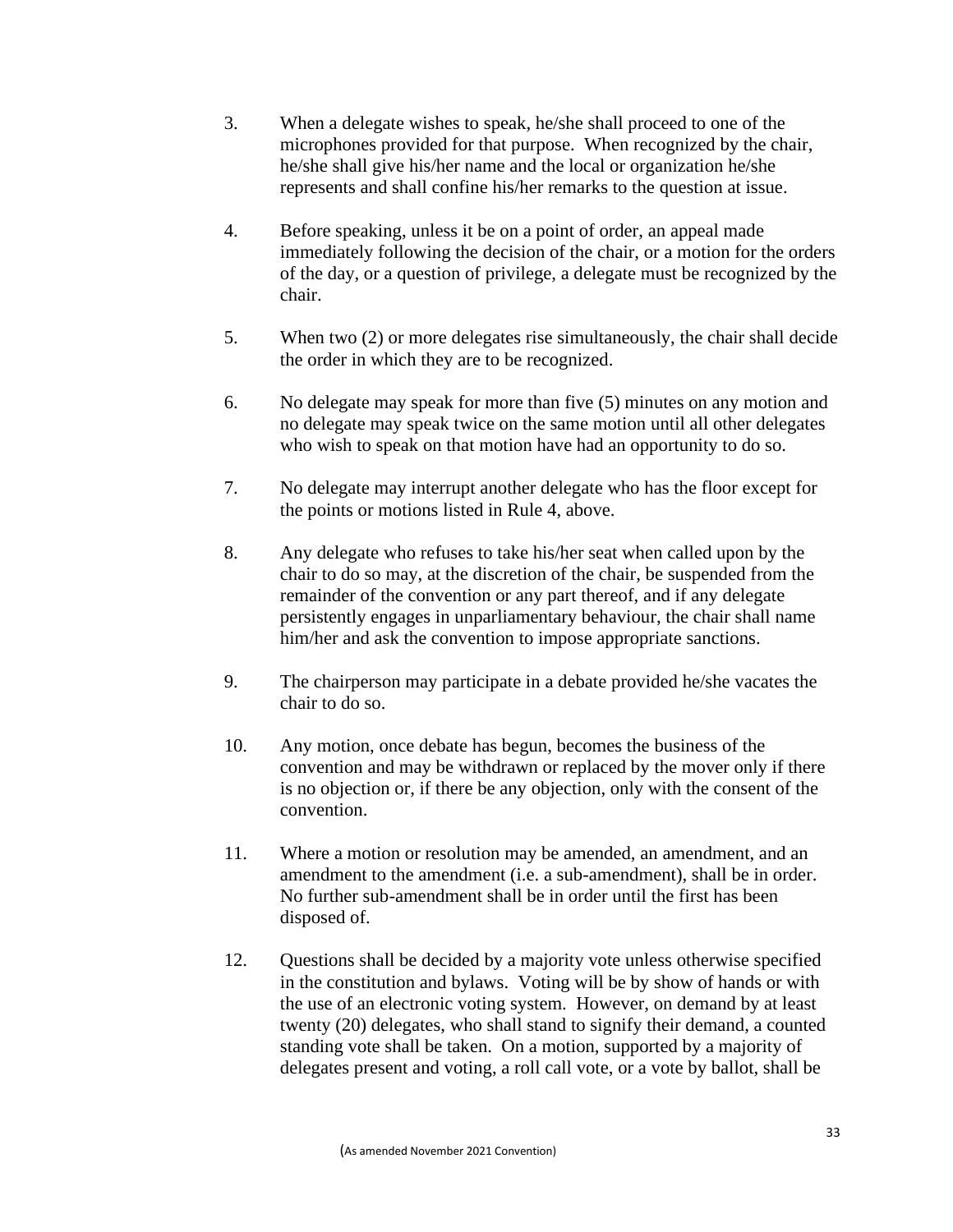ordered. The motion for a roll call vote, or a vote by ballot, may be moved at any time prior to the question being called.

- 13. A majority or a two-thirds (⅔) majority in any vote shall be calculated on the basis of delegates present and voting or casting valid ballots (in the case of written or electronic votes).
- 14. The chairperson may vote on any question. In the case of a tie, he/she may cast the deciding vote. If he/she does not break the tie, the motion is lost.
- 15. A delegate may challenge a decision of the chair. A seconder is required, and the issue is not debatable except that the challenger and the chairperson may each respectively, state briefly the basis for the challenge and the decision. The chairperson may remain in the chair and shall put the question: "Shall the decision of the chair be the decision of this assembly?" A majority vote is required to overturn the decision of the chair.
- 16. No delegate who has spoken on a question may move referral, or any other motion that would have the effect of denying or limiting the right of others to speak on the question.
- 17. A motion to adjourn, table, postpone, or otherwise delay may be repeated after progress.
- 18. A delegate may move "that the previous question be put." It is not debatable and, if adopted by a two-thirds (⅔) majority, has the effect of closing debate on only the immediate motion, amendment or sub-amendment.
- 19. Any committee bringing a resolution or report before the convention shall move adoption, any recommendation of the committee notwithstanding.
- 20. Reports of committees are not subject to amendment except such as is acceptable to the committee, but a motion to refer back to the committee for reconsideration shall be in order. A referral back without instructions is not debatable or conversely with instructions is debatable.
- 21. If the report of a committee is adopted it becomes the decision of the convention; if defeated it may be referred back to the committee for reconsideration.
- 22. A motion to reconsider a question may be made by a delegate who voted with the prevailing side on that question. This motion must be made